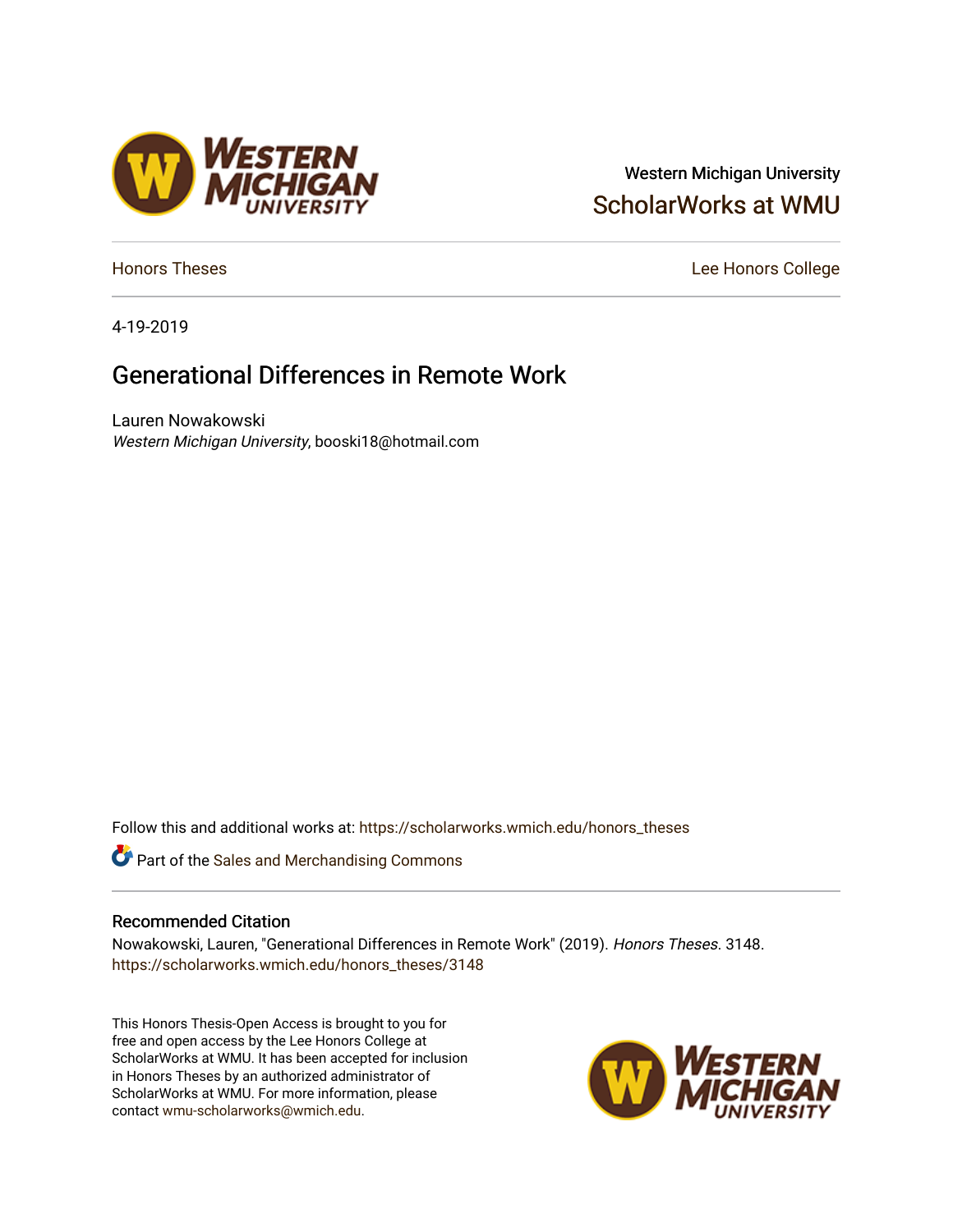**ABSTRACT:** In business, a remote worker consists of an individual that does their day to day work from an environment that is out of the office. Some employees work remotely 1-2 days a week; other times, it is remote work all the time. Different generations may view remote work differently. Some may find it to be a blessing, others a curse. This report will discover what generations are best suited for remote work, and which are better off in the office. The organization begins with defining who a remote worker is. Next, there are the benefits of having a remote worker and how we know they will be effective. Then transition into the different generational groups, what each one is like in a work environment, and their values. The next phase looks at Generation X and Baby Boomers to see if they would be strong candidates for remote work, the same is done for Millennials. After that, we focus on the four interviews that were done with various professionals in the remote work industry. Topics include who they are, their definition of a remote worker, the transition into a remote worker, and the pros and cons. The explanations continue to qualities necessary to be a strong remote worker and who the successful and unsuccessful generations are. There is mention of an intriguing outlier, then there is information on stereotypes of the older and younger generational groups. Next, problems with the interviews are discussed. These problems include personal relationships, lack of interviews, miscommunication, and explanation of the study. The last section includes the 36 responses from the survey. This discusses the range of generational groups and their beliefs. The problems include low responses, poor communication, better questions, and a better pool of surveyors. Lastly, the document features who the ideal remote worker truly is, suggestions, and a conclusion.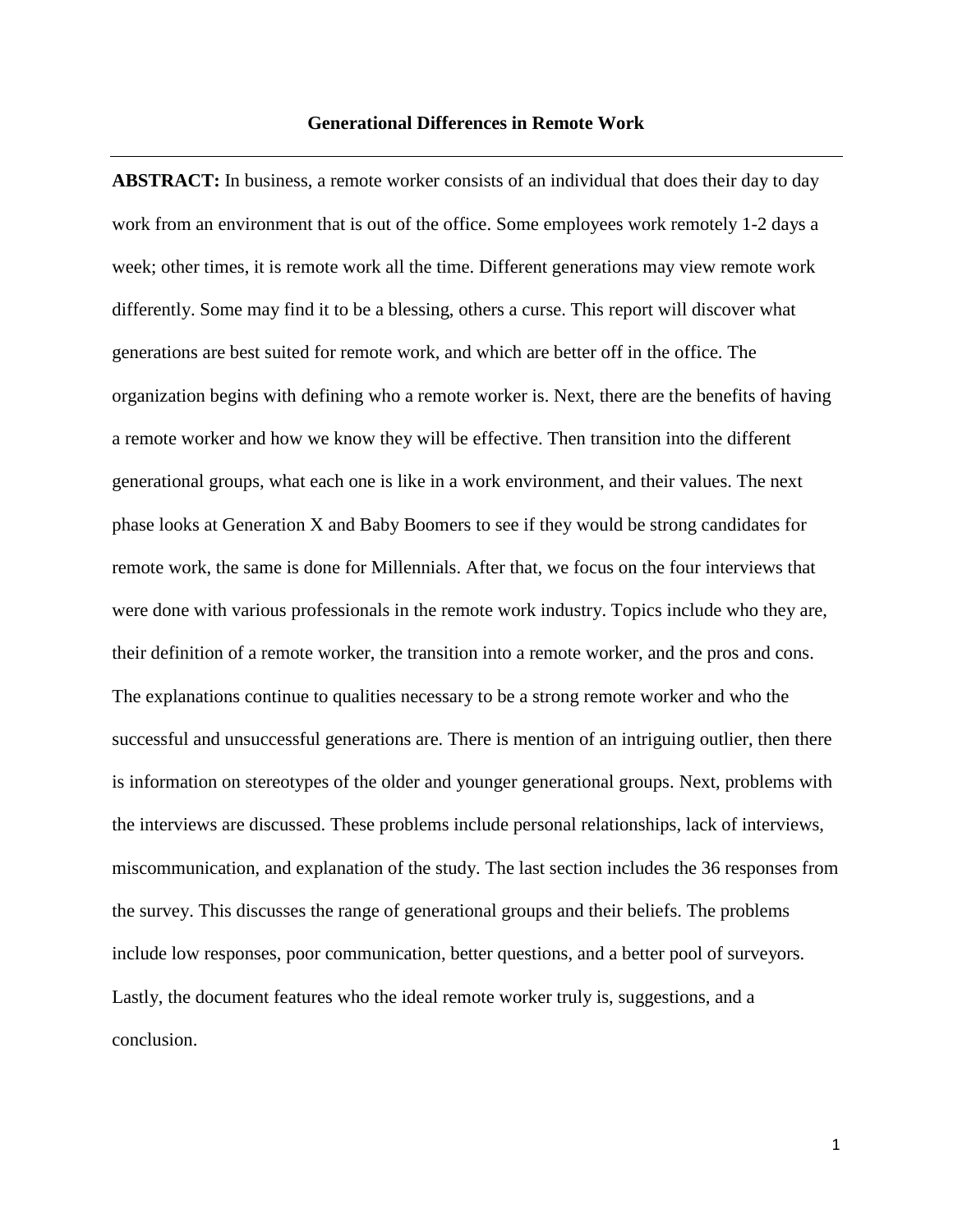**LITERATURE REVIEW:** The study of remote work is widely studied in academia. This report features the various sources of literature that focus on remote work. The sources discuss benefits and negatives, the identity of a remote worker, and different generational groups in remote work. These sources will provide evidence to determining who would be the most successful remote worker.

**Who is the Remote Worker?** Remote workers are employees who complete their work from the comfort of their homes. The book, *The Remote Worker's Guide to Excellence*, by Eryck Dzotsi, defines a remote worker as, "…anyone who works for a company in a different geographical area, and spends the majority of the time at home instead of the office" (Dzotsi, 2012, 1). Dzotsi goes on to talk about how being a remote worker takes a lot of discipline, and how there are many factors that came into play when evaluating if a person will be a good remote worker. Some of his recommendations include strong communication skills, handling relationships with the team and the boss, and general work ethic. There are varying opinions on what makes a good remote worker. These factors can oftentimes be determined before the interview of a potential remote worker even takes place. Rachael Pasini recommends, "Hire employees who exude professionalism in their resumés, cover letters, emails, and interviews" (Pasini, 2018, n.p.). Some of the best employees are those with a strong work ethic.

**Why Hire a Remote Worker?** There are countless studies on the popularity of remote work. Studies show that over 70% of professionals around the world are working remotely at least once a week and 53% work half of the week (Browne, 2018). As of 2016, 43% of US workers are remote, compared to 39% in 2012 (Browne, 2018). The number of remote workers is increasing. The remote worker can provide a great deal of help to companies. The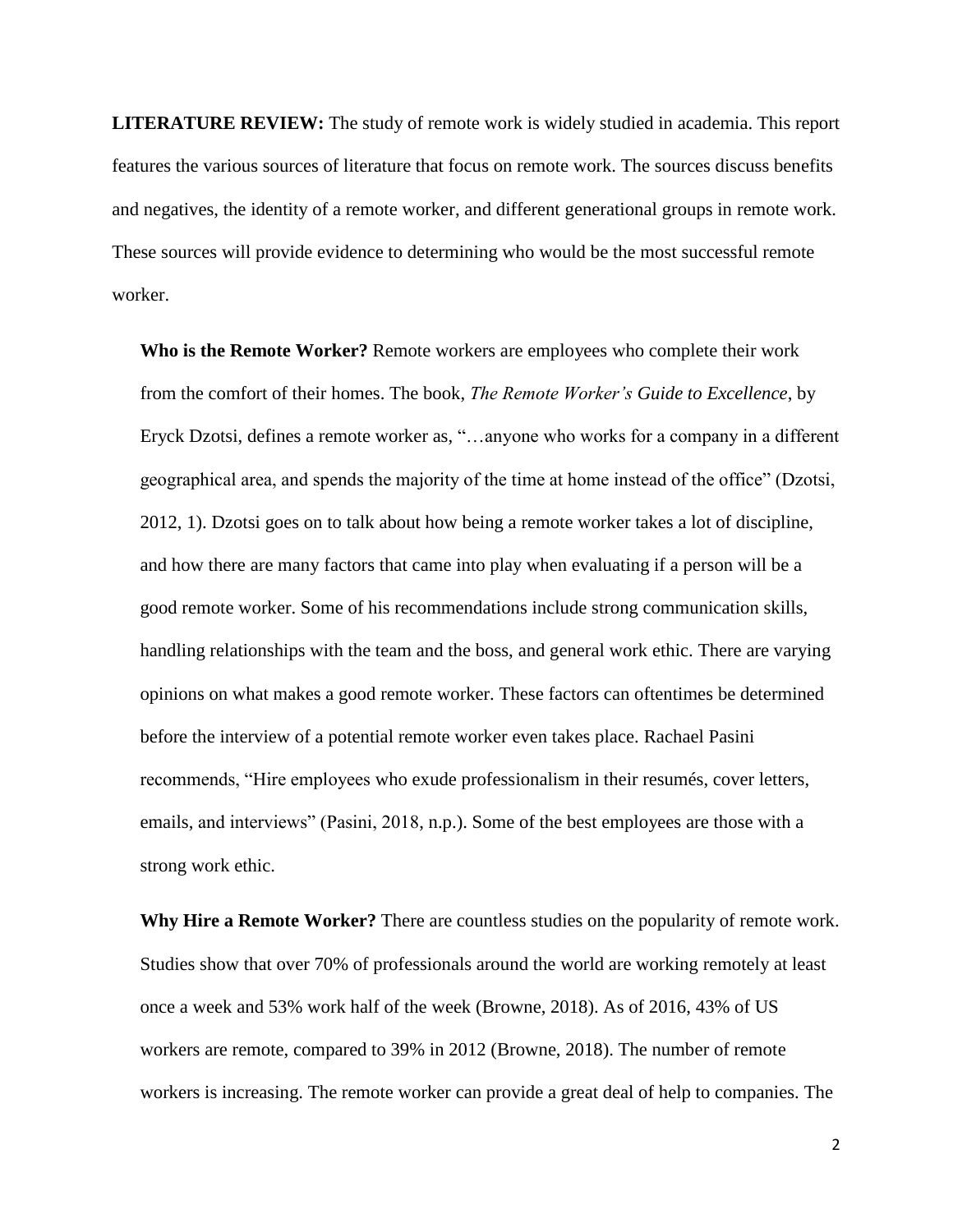employer can save money by having the employee work from home rather than come into the office, roughly \$2,000 (Zimmerman, 2016). This could be due to the desk space charges, technology in the office, and saved time. Not only will a remote worker cost the company less money, they will even take a lower salary. Pasini claims, "One significant finding is that about 83% of workers are willing to accept less pay for a telecommuting option" (Pasini, 2018, n.p.). There are so many benefits for employees to work from the comfort of their home, many report that they are willing to take a pay cut to get that flexibility. Gallup's State of the American Workplace Report showed that over half of the respondents were willing to leave their current job for one that offered more flexibility (Pasini, 2018). This shows that turnover at companies may be lower if they can accommodate flexibility for their employees such as part-time remote work. Another study by the Society for Human Resource Management claims, "According to the *2015 Employee Job Satisfaction and Engagement* report from SHRM, 55% of employers cited the flexibility to balance work and life issues as a very important aspect of their job satisfaction, an increase of 10 percentage points from the previous year." (SHRM). This study shows how important it is for people in the workplace to have a flexible working environment. A study on productivity reported that remote workers were 13% more productive than office-based workers over a nine-month period, turnover was 50% lower, and remote workers reported higher work satisfaction and less "work exhaustion" (Zimmerman, 2016, n.p.). The productivity may be increased from the lack of communication with co-workers. In a cubicle setting, it is easy to get distracted and talk to peers, whereas at home, there is a chance for little to no distraction. Turnover could be decreased because of a lack of micromanagement opportunity by a superior. The remote worker must hold themselves to their own standards, which makes them very valuable if they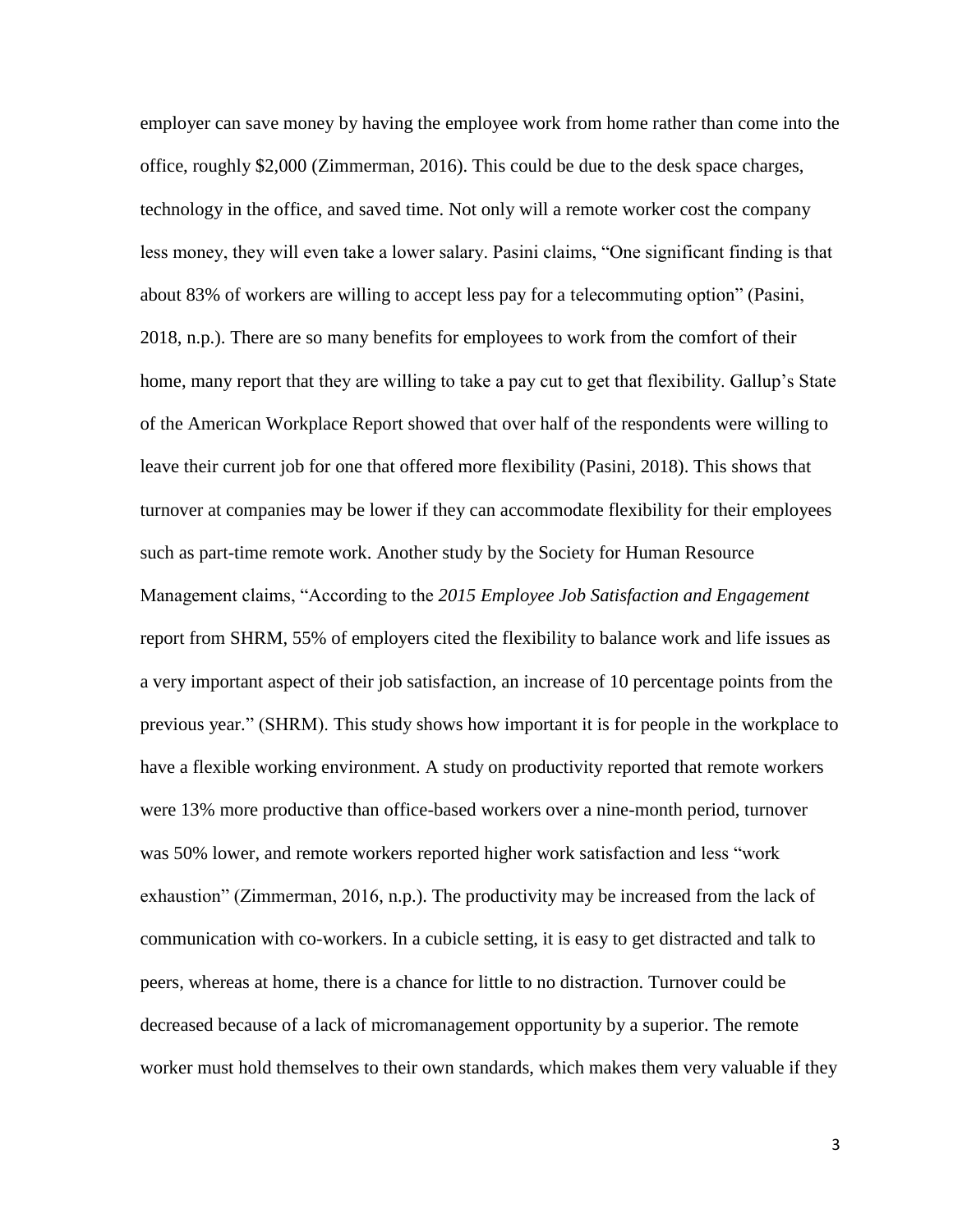can do it well without another person monitoring them. Satisfaction can be improved because the remote worker is able to start and end work whenever they feel appropriate if they get their work done. It may be that they can wake up later and feel more refreshed since they don't have to commute. Another reason is they can wear what they feel is comfortable and will keep them productive. Remote workers provide a lot of value to companies by their decreased costs, decreased turnover rates, and increased satisfaction levels on the job.

**How do we know the Employee will be Effective as a Remote Worker?** Remote workers must start somewhere, just as anyone else. Some companies choose to hire people from within into remote work. Others start a person into a remote work position right away. It is company preference. There are several ways to determine if a person will be beneficial to the company as a remote worker, most of which are opinion based. One of the most important is going to be a strong work ethic; without it, a person will ultimately fail. Companies do not want to worry if an employee does not reply to an email right away and assume it is because they are slacking and not immersed in their work. There needs to be a trust factor with all remote workers and their managers. There needs to be a comfort of being independent and free from distractions of other employees. Remote workers do not often see other members of their team unless there is an in-person meeting. If a person needs social interaction, they may not be a great remote employee long-term. Dzotsi recommends setting goals, responding in a timely manner, and maintaining focus (Dzotsi, 2012). Remote employees need to be driven by their own success. They won't get the same treatment that an office worker gets with their boss coming to see them saying "job well done." Employees and clients can be upset if a remote employee does not reply to their email or inquiry after a decent amount of time. If for some reason the email is not top priority, email the person back and let them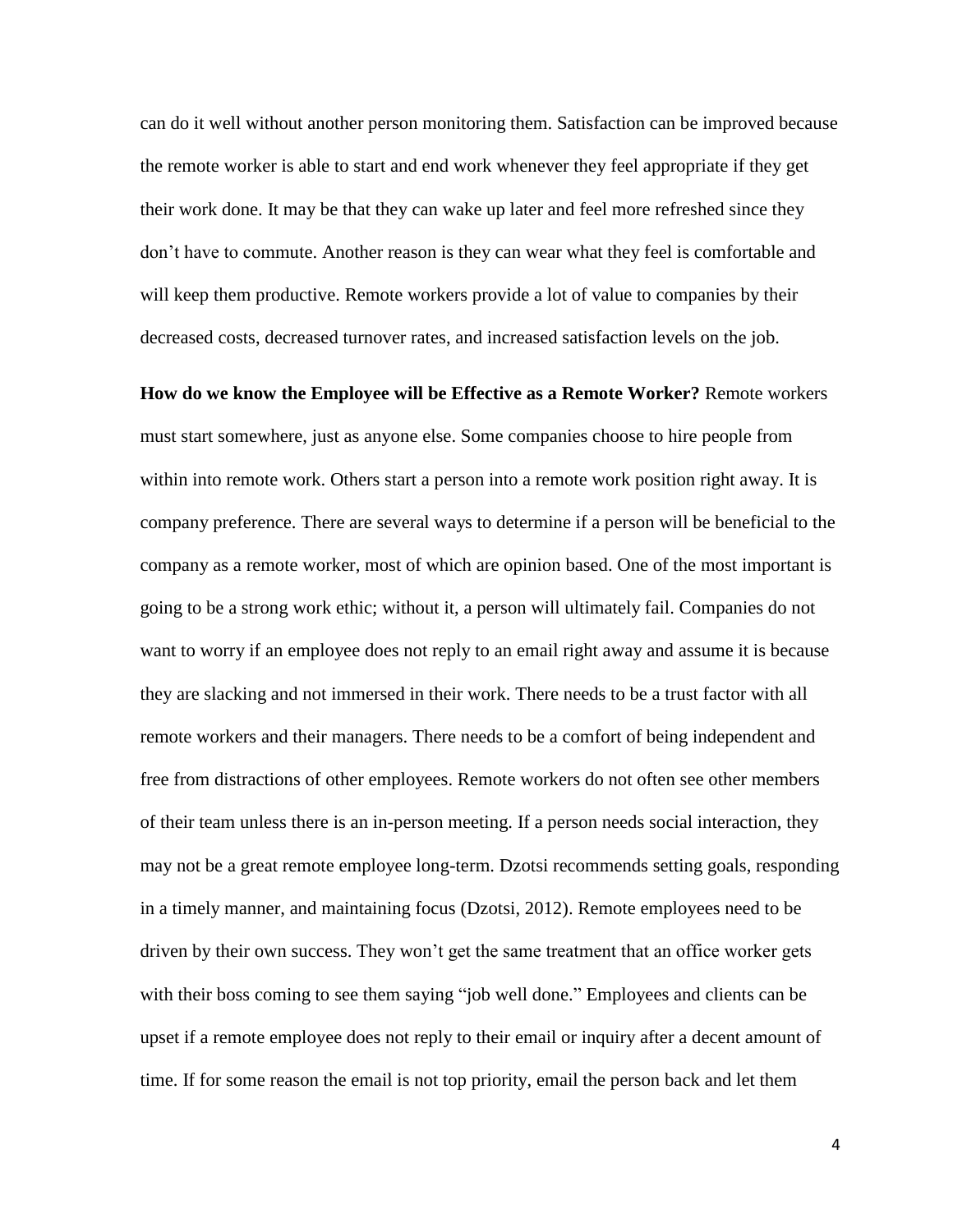know you are busy and will get back to them as soon as possible. Being professional in a remote environment is difficult, as there is no dress code and little to no rules, especially if you are in your own home. Any assignment that the employee has been given needs to be finished within ample time. Besides a strong work ethic, a remote worker needs to focus. If there is any lack of focus from the employee, it can result in decreased effort in their work. It is easy for a remote employee to be distracted by other household duties like cleaning, watching TV, or hanging out with family and friends. Remote employees need to have the mindset of, once they start work, they are at work and cannot be bothered. Ask yourself, if I was at the office, would I do this? If not, it probably isn't appropriate to do as a remote employee. In saying this, remote workers can vary in their skillset and the issues they face based on the generational group they belong to.

**What are the Different Generation Groups?** In this paper, the focus will be on Baby Boomers, Generation X, and Millennials (Gen Y) as the primary generations. Baby Boomers are born from 1946-1964, Generation X from 1965-1976, and Millennials from 1977-1995 (Generational Breakdown: Info About All of the Generations). These generations are all different in how they perceive remote work, and what they value in a company environment.

**What do the Different Generations look for in work?** Each generation has a different stereotype associated with it. Pasini talks about these stereotypes and mentions how Baby Boomers are assumed to be inefficient with technology, and that Millennials have a poor work ethic (Pasini, 2018). This is not always the case. Companies must keep in mind that the stereotype does not mean that every single person within the generation will be their generation's stereotype. There are several differences among Baby Boomers and Millennials. One article mentions, "Whereas Baby Boomers may prefer face-to-face meetings over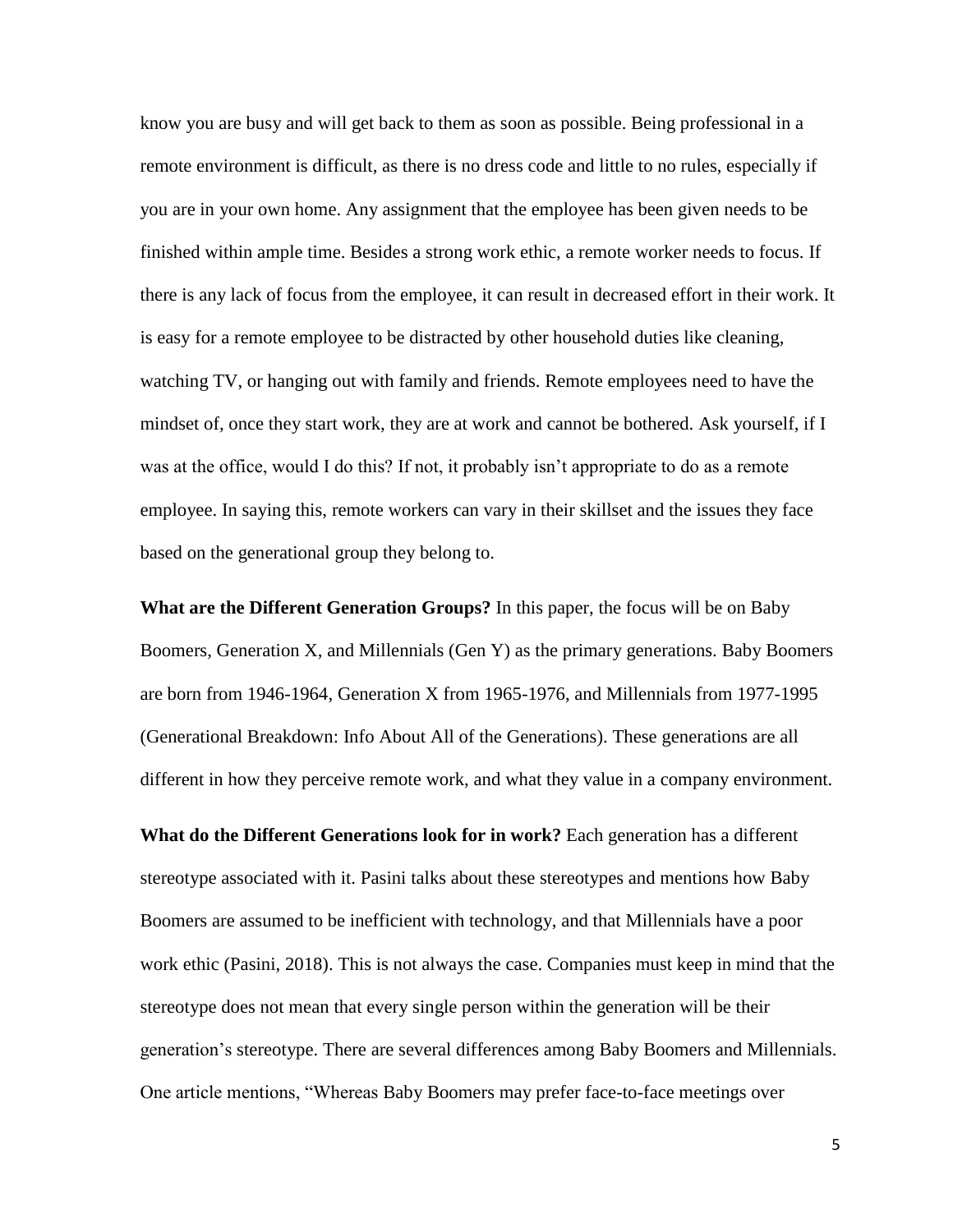remote work styles, younger generations tend to prefer tools that offer more flexibility and mobility, such as instant messaging and texting" (Sener, Damla, & Peter Shannon, 2018, n.p.). However, this may just be a stereotyped difference. Nordstrom mentions, "Almost eight in 10 Millennials report they'd like their manager to act like a coach or mentor" (Nordstrom, 2016, n.p.). The perfect manager varies depending on the generational group the remote worker belongs to. Many Millennials are looking to have a mentor of some sort to help them improve as they move forward in their professional careers. He goes on to say that, "Baby Boomers, by contrast, cite the top qualities for the perfect boss as ethical, fair, dependable and consistent" (Nordstrom, 2016, n.p.). Baby Boomers do not want a micro manager, they have had enough experience in their professional career to know what is best for them.

**What do Generational Groups Value?** Generation groups are going to want different things, mostly due to the way that industry was when they began working. One study by EY claims that, "…Millennials are tech-savvy, but aren't great team players. Gen X-ers are entrepreneurial-thinking but rank low on executive presence. And last, but not least, Boomers are team players and loyal, but don't adapt so well" (Giang, 2013, n.p.). There are pros and cons to each generation group. Some are more prominent for remote work life, and others are not. According to Glassdoor, there are different benefits that generational groups are looking for in their work. The article claims that, "Baby Boomers value salary level, health insurance, and a retirement plan" (Glassdoor, 2016, n.p.). Baby Boomers are becoming older and closer to retirement age, and it is justifiable for them to want health insurance and a solid retirement plan. According to the Society of Human Resource Management, Baby Boomers, "Are inclined to seek contract work after retirement" and "Tend to be workaholics who get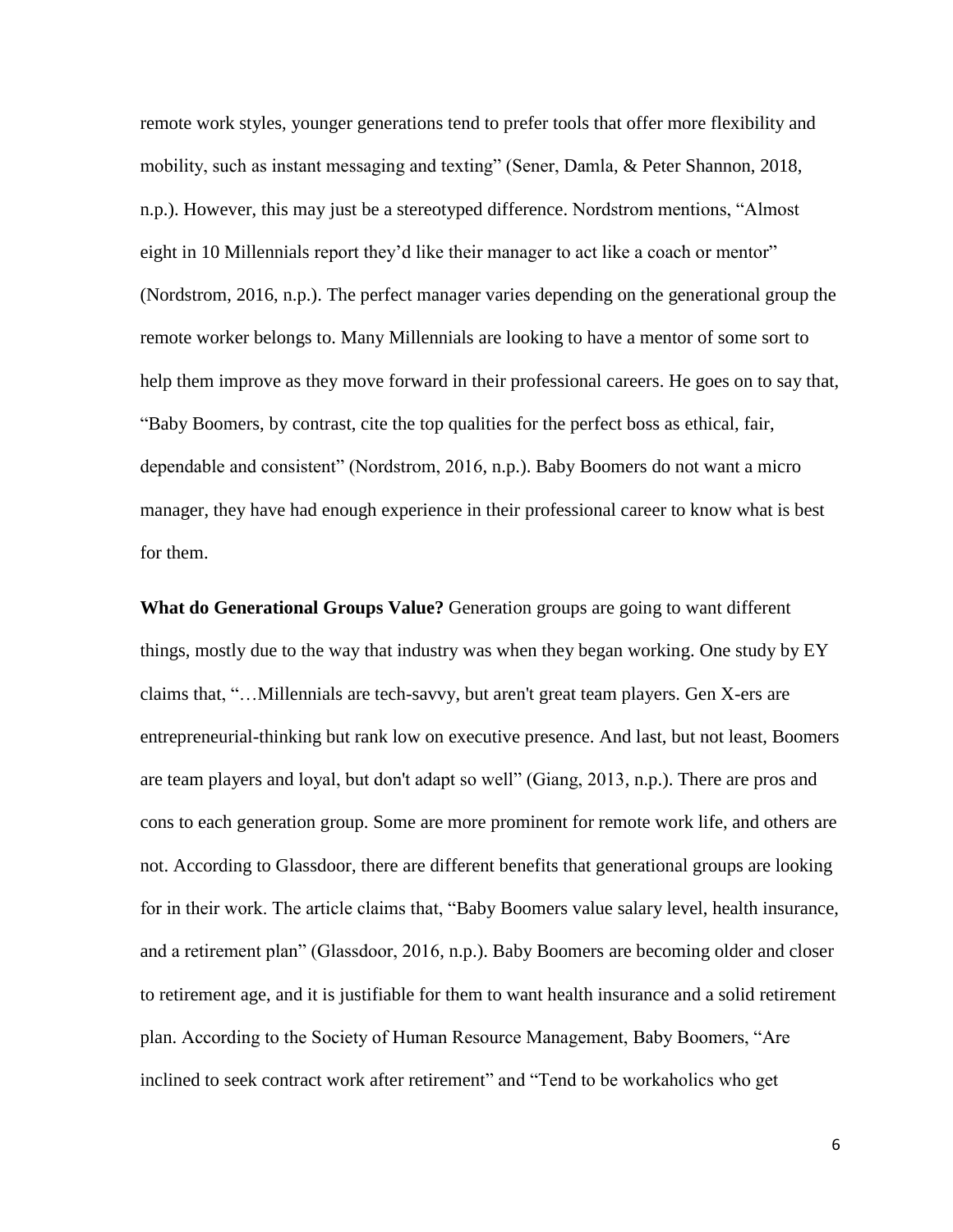personal fulfillment from work" (Moss, 2018, n.p.). Even after Baby Boomers are retired, they still want to be out in the workforce, perhaps because they are so used to it. The Glassdoor article goes on to say that, "Gen Xers value salary level, a 401K plan with matching benefits, job security, advancement within the company, and opportunities for work-life balance" (Glassdoor, 2016, n.p.). It is important to note that not every generation is going to feel the same way about benefits and what they value in a company. Every person is different, and they may prefer different packages than another person. SHRM mentions that Generation X, "Prefer independence and fewer rules" and "Seek to balance work and family" and "Want to communicate directly with leaders" (Moss, 2018, n.p.). SHRM and Glassdoor seem to agree that flexibility is an important value for Generation X. Glassdoor continues to say that, "Millennials value benefits choices, paid time off, ability to work remotely, control over their schedules, and a great deal of flexibility" (Glassdoor, 2016, n.p.). Many people believe remote work has increased due to Millennials beginning to enter the workforce. SHRM goes on to say that Millennials, "Take an entrepreneurial approach to work" and "Prefer direct communication and feedback" and "Want a social, friendly work environment" (Moss, 2018, n.p.). These are just some of the values of Millennials according to the Society of Human Resource Management. Nordstrom found that, "…74% of Millennials report they want flexible work schedules… 94% of Baby Boomers also say they would like a special work arrangement such as flexible hours or telecommuting" (Nordstrom, 2016, n.p.). This is not an isolated occurrence, another study shows, "According to PwC's NextGen study, 64% of Millennials surveyed would like to occasionally work from home. This study also showed a slightly higher percentage, 66% to be exact, among members of Gen X and Boomers that would prefer to work from home" (Zimmerman, 2016, n.p.). Both studies prove that despite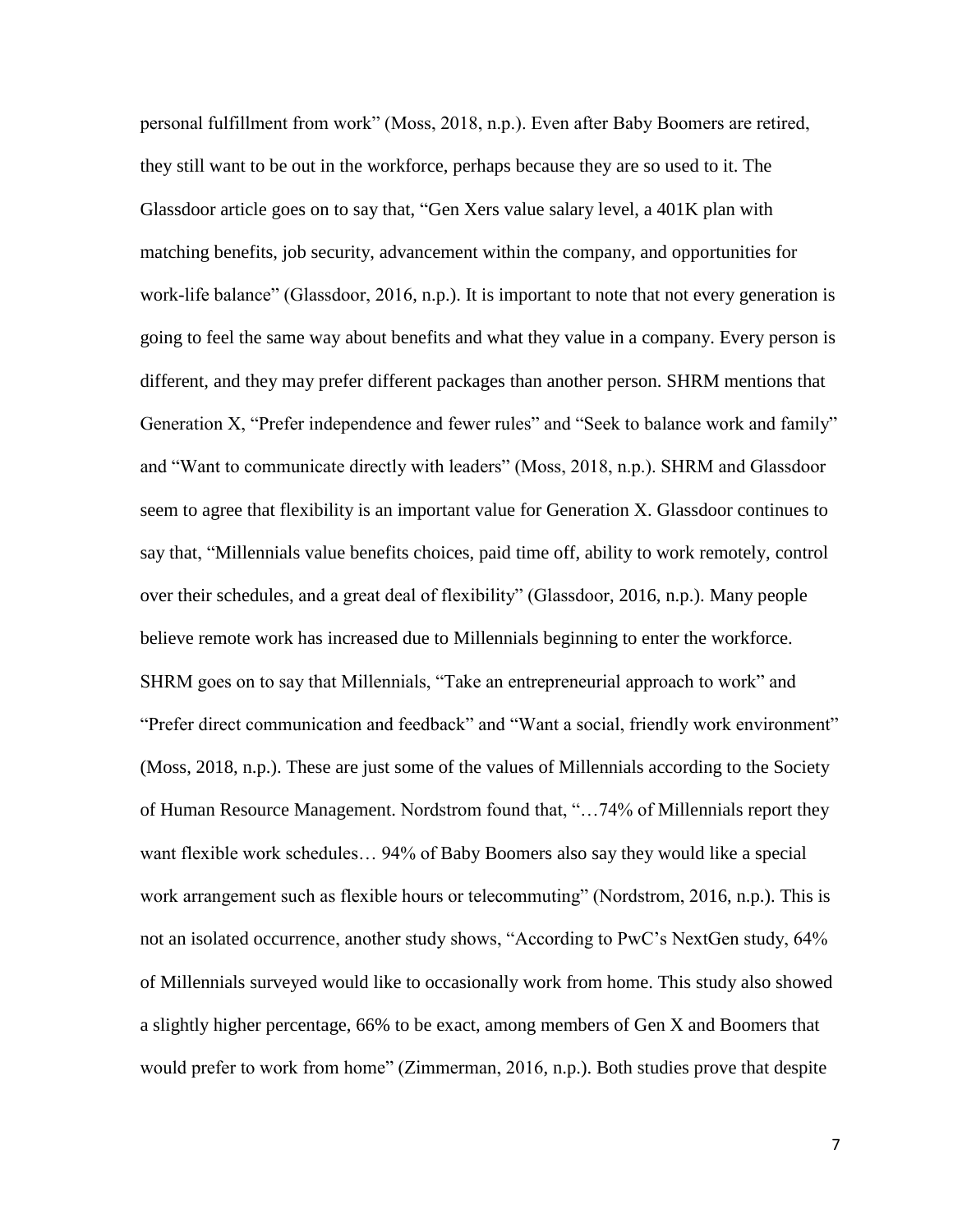how Millennials are viewed, they are not the only ones who have a desire for flexible work environments. It is believed to be this way because of the industries constantly adapting and changing.

**Are Generation X and Baby Boomers Strong Candidates for Remote Work?** Due to the stereotype of Generation X and Baby Boomers being technologically illiterate, people may assume that they are unfit to be a remote worker. Based on many of the articles, they sound qualified to be a remote worker. The two generations have been in business for longer amounts of time and can handle the independent work. In the appendix, a chart by EY, formerly Ernst & Young, in Business Insider shows the three generations (Baby Boomers, Generation X, and Generation Y or Millennials) and what their viewpoint was on different factors. Baby Boomers and Generation X lead the way in the executive presence, revenue generation, and relationship building (Giang, 2013).

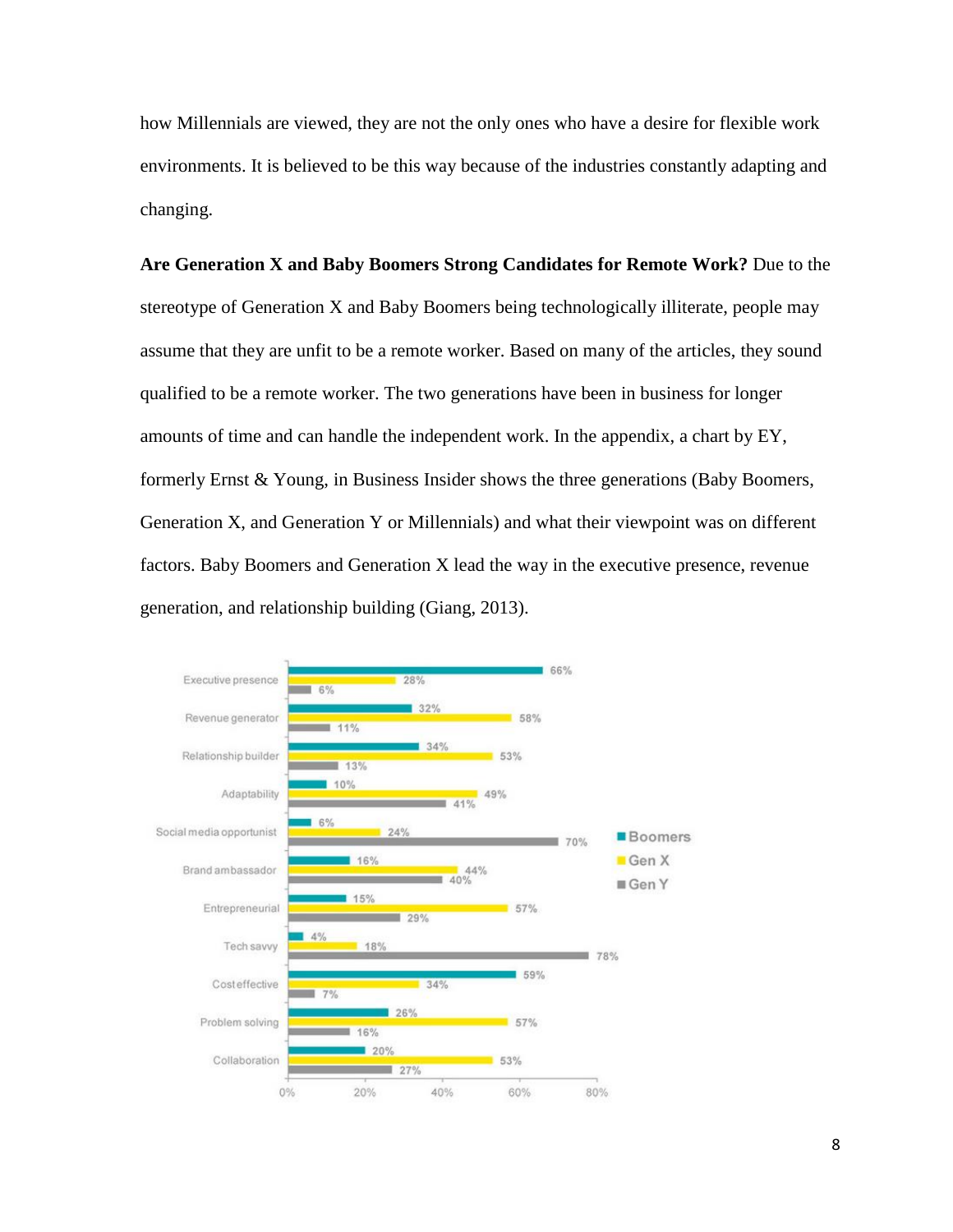This is most likely due to the two generations being in the workforce for a longer period. Millennials have a strong sense of technology and can adapt to fit the needs of the technological forces faster. This may prove to be a problem if a Generation X or Baby Boomer employee is interested in remote work. The remote lifestyle is highly technologic due to the out of office content. However, Boomers and Generation X are considered to be the most cost effective (Giang, 2013). It can be assumed that since they have had the experience in the field, they do not require as much attention or training. If they do go into remote work, they may need more training than the Millennial due to the technology. Millennials are considered strong problem solvers (Giang, 2013). If a remote worker runs into trouble with a program, customer, or other issue, it is important to report it and solve the problem as fast as possible. Employers can trust that the Generation X and Baby Boomer employees will act as soon as possible to fix the problem. Overall, Generation X and Baby Boomers have flaws, but that does not mean they will never be fit for remote work.

**Millennials – Fit for Remote Work?** Millennials have a bad rep for being lazy, having a high degree of turnover, and a poor work ethic. So, can they be trusted to work remotely? The answer, yes. Despite their negative stereotypes, Millennials want to do well in their jobs and make an impact. A strong point was made in Inc. claiming, "For Millennials, the neveroffline and always-available workplace is all they know" (Jenkins, 2018, n.p.). Millennials are often on their phone checking their email, social media, texting, and making calls. Many of their technology is used socially and can be adjusted to have the same attitude professionally. Jenkins goes on to say, "According to the 2016 Millennial Survey by Deloitte 16.8 percent of Millennials evaluate career opportunities by good work-life balance, followed by 13.4 percent who look for opportunities to progress and 11 percent who seek flexibility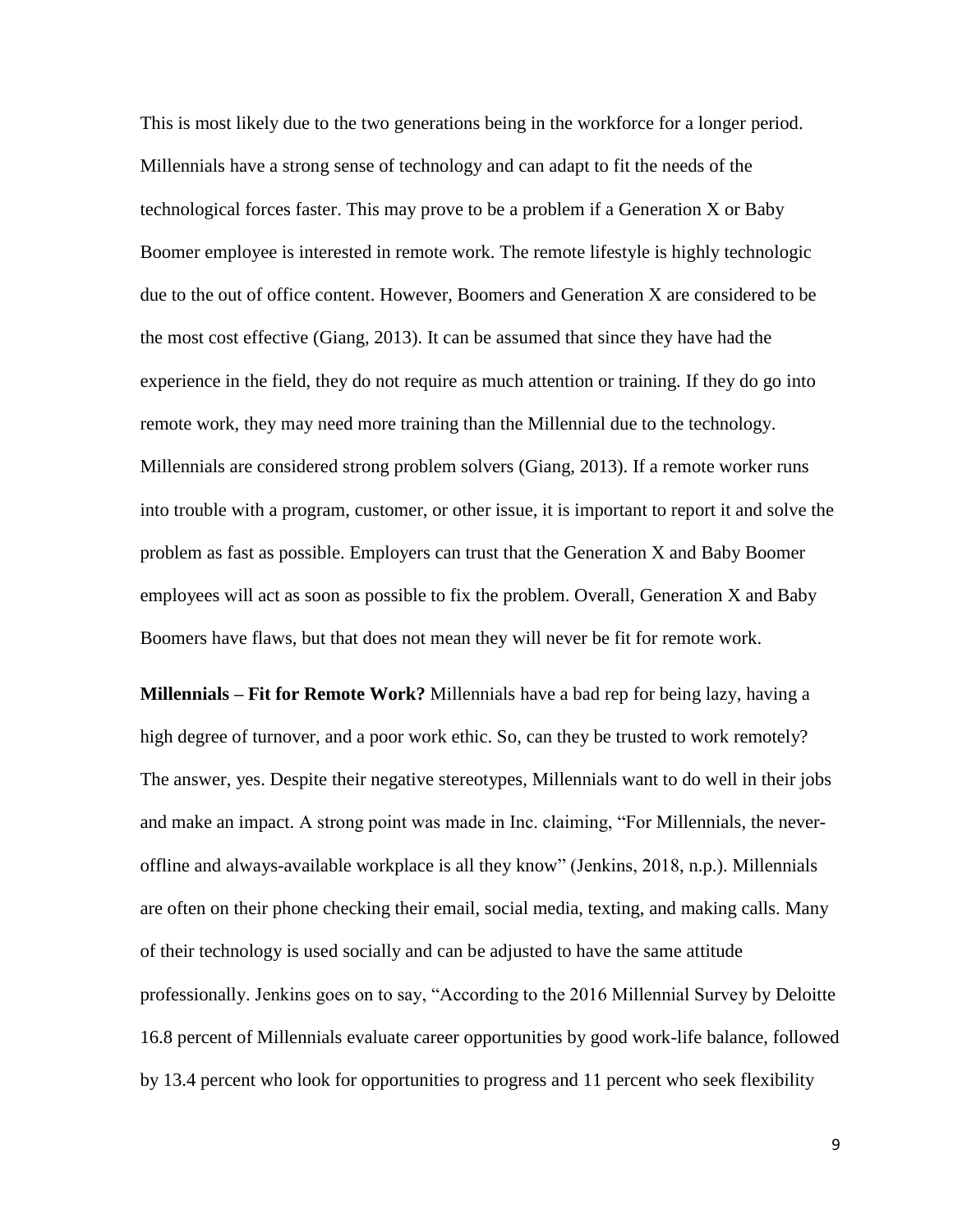(i.e., remote working and flexible hours)" (Jenkins, 2018, n.p.). The generation of Millennials are looking to have a great time and get rewarded for doing it. The work hard play hard mentality can be very effective for companies. For a Millennial remote worker to be successful, give them responsibility so they can measure and track their progress (Jenkins, 2018). Millennials like to see the impact that they have on the company with numbers and evaluations. Like most employees, they want to be independent in their work and have less of a micro-manager in their space. Employers need to give Millennials a chance before assuming they will not be successful remote workers. This paper will continue to look at different viewpoints of remote workers using interviews.

**INTERVIEWS IN REMOTE WORK:** There were four interviews in this study featuring various professionals in the remote workforce. Their time length within remote work varied from a few years to most of their professional career. Each interview featured the same questions, and the interviews ranged from twenty minutes to a full hour. For the confidentiality of the workers, their identities will remain hidden. Many opinions were noted during the interviews, and the most important information gathered will be included in the appendix.

**Who were the Interviewees:** The people that were interviewed were of different ages and professional backgrounds. Interviewees were sales people, consultants, recruiters, and managers. The industries that were represented were real estate, pharmaceutical, and food. The generational groups were Millennials and Generation X. Through various networking, the people being interviewed were recruited. The ranges of how long they have been working varied from eighteen years all the way to a couple months of remote work experience.

**Defining a Remote Worker:** A remote worker is defined in many ways, and I asked each interviewee to define it for me. Their responses to this question are listed below: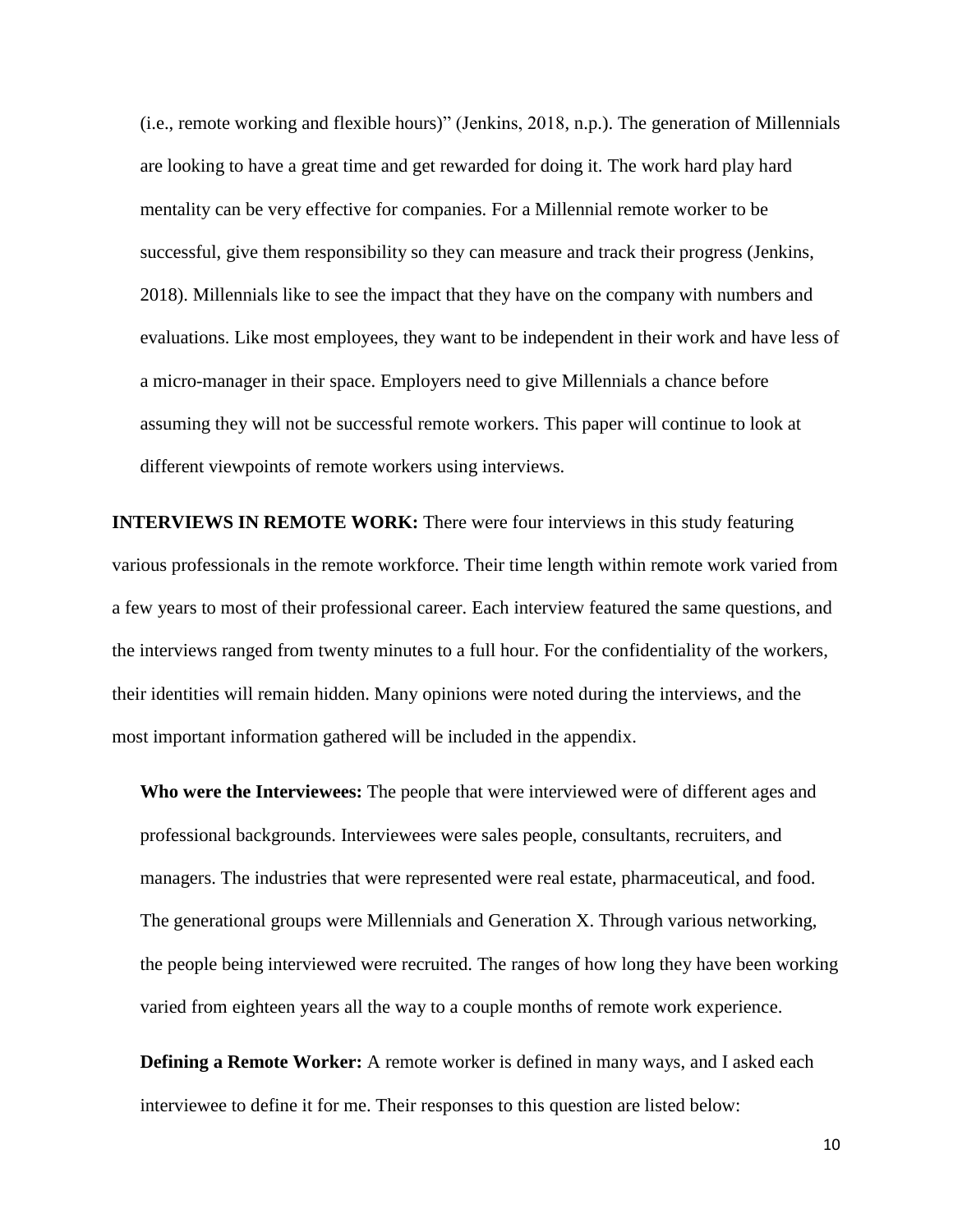- A remote worker is anybody who has either a home office or everything they need to work out of their home 100% of the time.
- Anyone that doesn't have to report to an office every day.
- Someone who is home based is permanently outside of their formal business office.
- Somebody who can handle the daily duties from outside the office.

No matter their age group or industry, most of my respondents agreed that a person who is a remote worker is someone that is not physically in a typical office with their peers every day.

**Transitioning to Remote Work:** Each person had their own story to tell about their transition to remote work. Some of them struggled, and others were able to take the necessary steps to be successful right away. Many of them had created a sort of office in their home or apartment that they were able to use strictly for their job. This assisted in holding them accountable to only doing work because they made the rooms with little to no distractions. The office spaces featured a desk, desk chair, materials from the office, computer, filing cabinets, and printer. None of them mentioned that going to another space such as a coffee joint or renting out an office were beneficial to them.

**Working Remotely – The Best:** One of the most interesting responses that I received from the interviewees was what they thought was the best thing about working remotely. A popular response is that there is a lot more flexibility working remotely. This does depend on the company and the culture. An interviewee explained that they were able to spend more time with their family, not just at night like the typical worker. One of them mentioned that they did not have to worry about traffic or being in the office on time, since the office was at their home.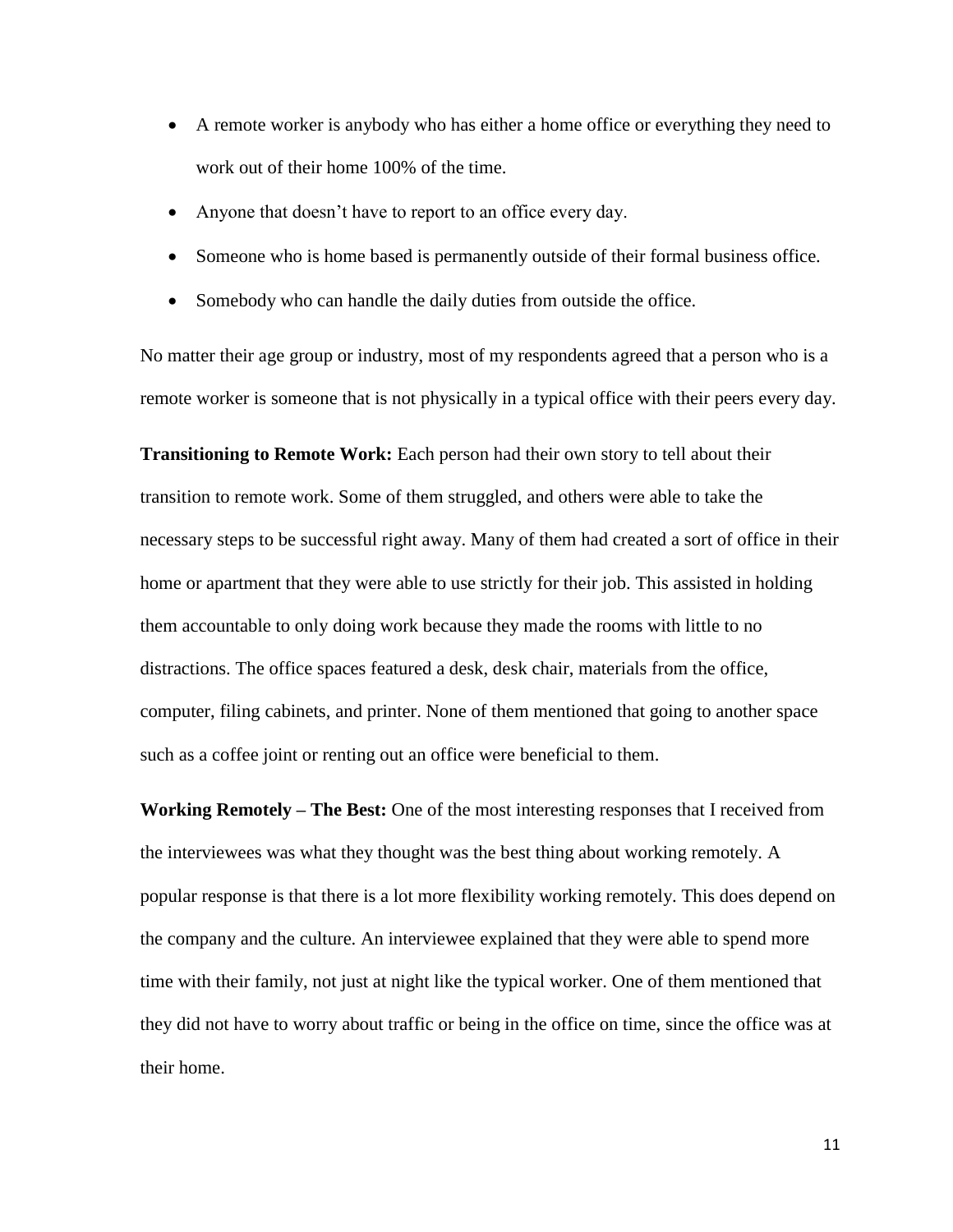**Working Remotely – The Worst:** The worst things about working remote varied for each person. One of the most common responses was the distractions that can occur at home. Examples being day to day activities. Another interviewee mentioned that they would get phone calls almost 24/7, especially since their territory was in a different time zone. They claimed that people view remote workers as having it easier, and therefore can handle it if they call outside working hours. One of the interviewees explained that since some remote workers' paychecks depend on the amount of work that is done, it can be very stressful. It can feel as though you are working all the time and can be very overwhelming. Another common problem of remote workers is the lack of comradery, especially if the individual is an extrovert. There is a lot that a remote worker can miss since they are not in the office every day.

**Necessary Qualities to be Successful:** In the interview, I asked the interviewees what qualities were necessary to be successful in remote work. Some gave just one attribute and said that was just it, plain and simple. The attributes that were mentioned are below:

- Work Ethic
- Self-discipline
- Accountability
- Integrity
- Motivation
- Independence
- **Initiative**
- Time Management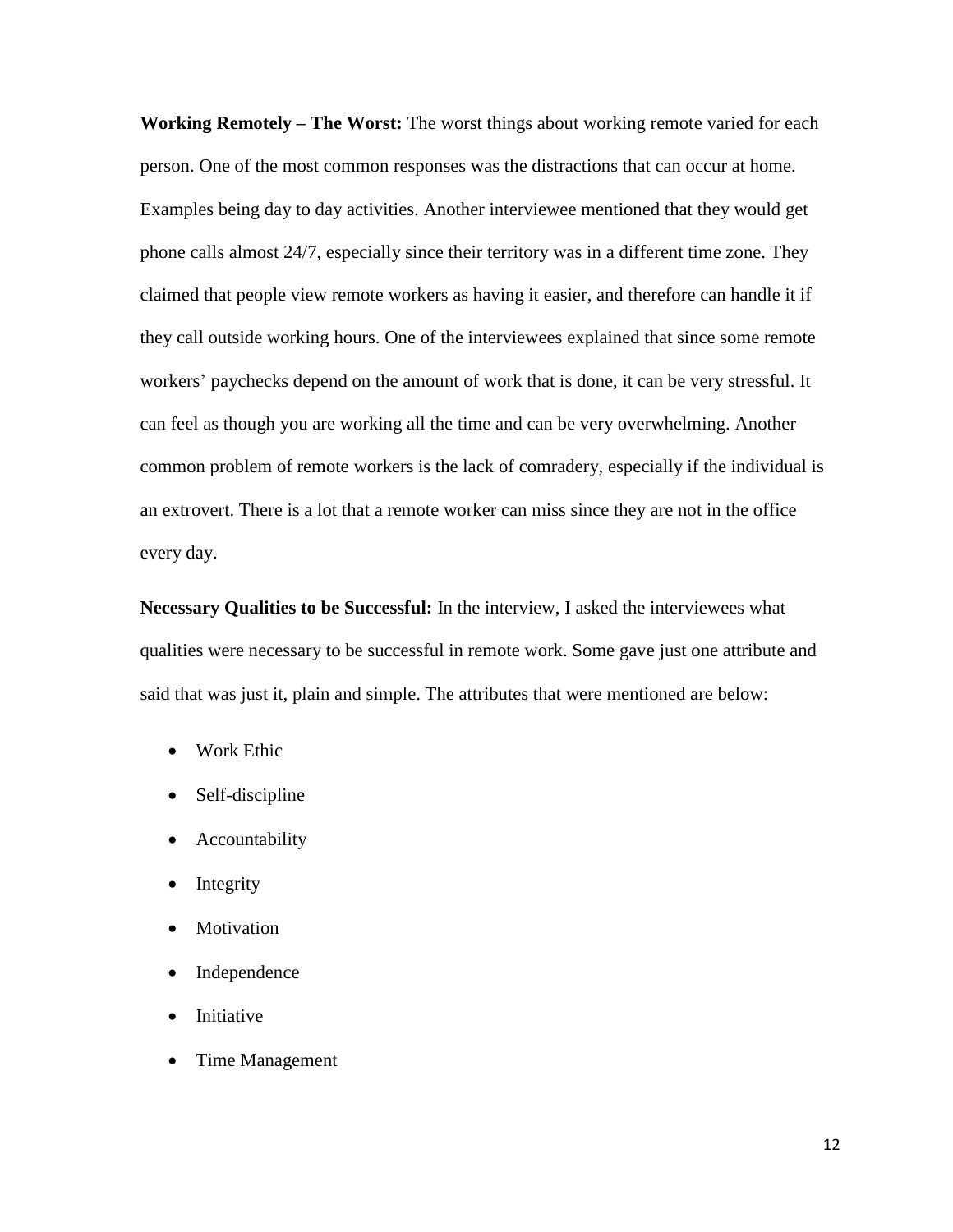The biggest takeaway from the qualities named is that they are all very similar. They are practically synonyms to each other. The most common of the phrases was work ethic and integrity. These qualities are what it takes to be a strong remote worker.

**Generational Group – Successful:** An intriguing find to the generational group question, "Which generational groups do you think would be the most successful as a remote worker? Least successful? Why?" was that many of the interviewees believed that their own generational group was the best, and that the opposite generational group was worse. The responses varied from Generation X, 30-40 year old's, and younger generation being better than the older generation. A common response to this question is that experience is required to be a great remote worker.

**Generational Group – Unsuccessful:** There were two common generational groups that were categorized as unsuccessful remote workers. These two groups were Millennials and Generation X. Although one of my interviewees explained, "[Millennials] There are certain people who are doing really well, and there are exceptions to the rule." Another unique response from one of the interviewees was that there was a bias. This person has seen the younger generation face to face in classes, and many of them are not doing their work. This implies that they would not do their work if they were remote. A quote that I found interesting was, "People who do get [remote work positions] later on in their lives have families and will get distracted from that." One of my interviewees explained that the older generation would not be successful. This person told me that their grandfather asked about their job, and he had no idea what a remote worker even was.

**An Outlier:** One of the remote workers struggled with one of my questions. The question, "Which generational groups do you think would the be the most successful as a remote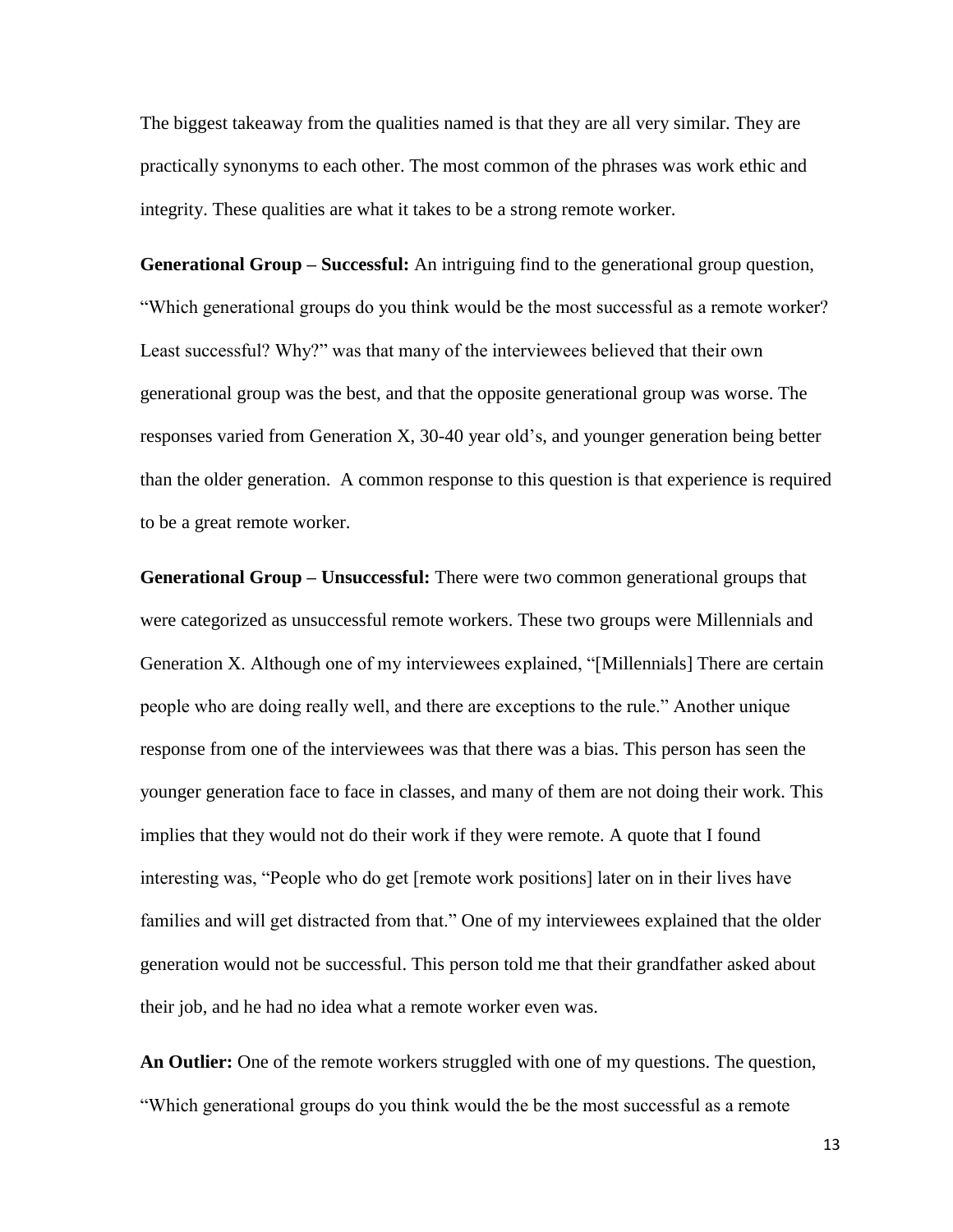worker? Least successful? Why?" This person paused for a long time before answering the question, and I almost believed they had hung up. They eventually spoke and told me it is difficult to categorize a person based on their generation group. To quote the individual, "Every generation can have very poor remote workers, it matters on the skill set." This response was very genuine and interesting to me, as they felt very strongly about it.

**Stereotypes of Older Generation:** As much as we do not like to admit it, stereotypes are still around, and often, there can be a bias associated with them. The most common stereotypes of the older generation were that technology would be difficult for them, and that communication could be skewed. Another stereotype that was mentioned is that they are not open minded, they must work harder than everyone else to get where they want rather than smarter. These are only stereotypes and may not reflect what the generations are like.

**Stereotypes of Younger Generation:** Those in the younger generation, mostly Millennials, are not thought of highly in business due to stereotypes associated with the generational group. Many people believe that Millennials are not committed, and that they "do not take ownership of their careers." Another example is that, "[Millennials] They want the perks and all the benefits without having to put in the grunt work first." Interestingly enough, not having a work ethic was one of the stereotypes mentioned for the younger generation. Other examples were talking back, no respect, things are owed to them, and lack of social skills due to relying on technology. Again, these are only stereotypes and may not reflect actual generational groups.

**Problems with Interviews:** Interviewing is a difficult process. There were several problems that arose during the interview process. Some of the issues were the number of people being interviewed, the relationship with the interviewees, and explaining the study.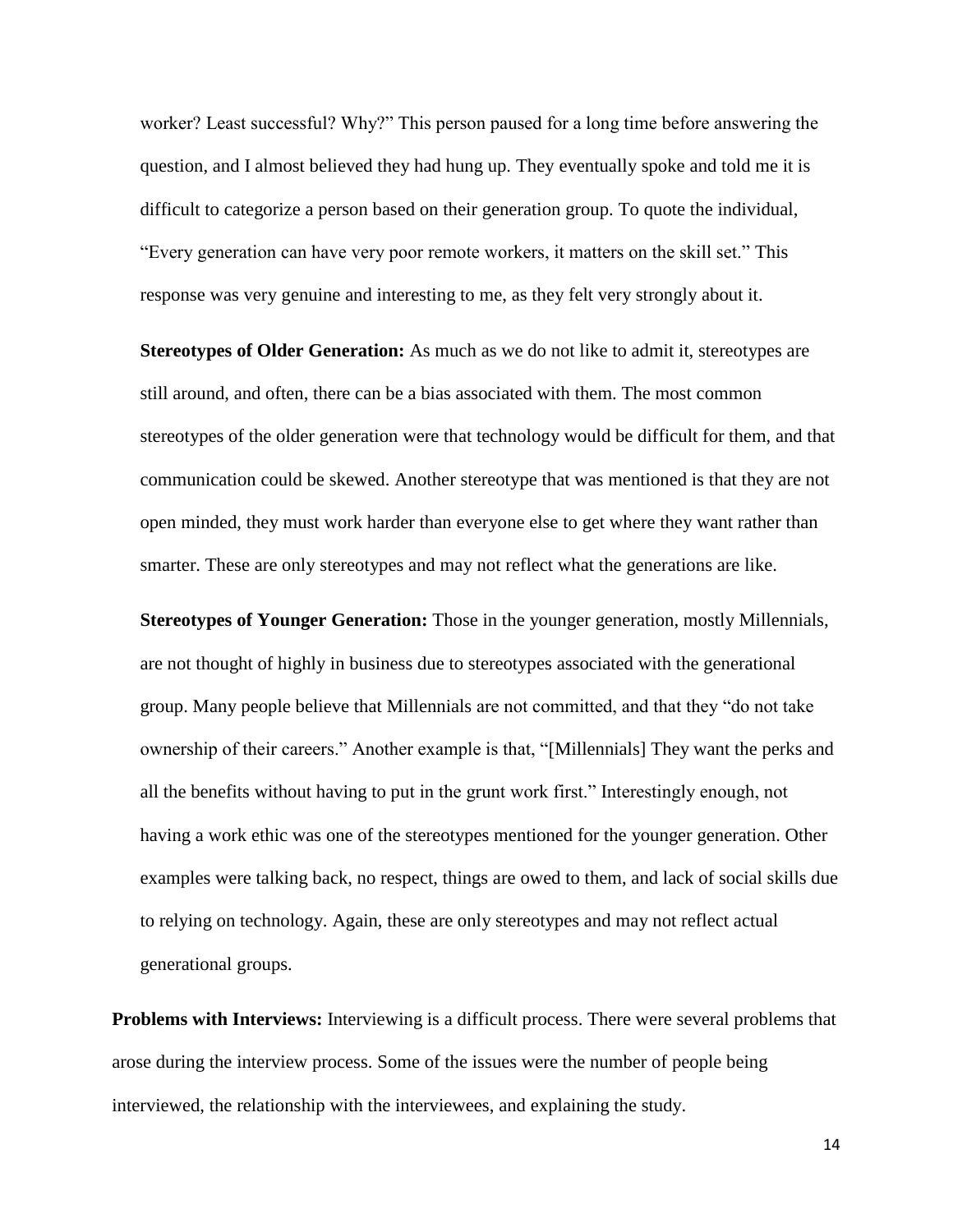**Personal Relationship Problems:** When the interviewer has a personal relationship with the interviewee, there is bound to be issues. This caused some issues with my interviews as there were times when we got off topic. There could have also been a bias with answering some of the questions. Many of the people I was interviewing were worried about offending me and would often be reluctant to answer. It was hard to get them to treat me as an interviewer rather than a personal relationship.

**Lack of Interviews:** The number of interviewees that I was able to obtain was four. My goal was to interview between five and ten interviews lasting thirty minutes or more. My thesis chair and I were looking to only utilize people in our personal network. We were able to obtain a few, but some of them were unable to do an interview in a timely manner. Others were all at one company or the same industry, and we wanted to gain a wide range of industries. A solution to this could have been to post on LinkedIn to see if anyone in our connections would be interested in talking about their remote work experience.

**Explanation of Study:** The people who were doing the study with me wanted to know more about the study, and a lot of times they asked me about it right at the beginning. To prevent bias in their answers, I told them I would explain after the interviews. However, there were some people that I had explained it to beforehand, as I did not know I would be interviewing them. Therefore, this could have caused some bias, even if the person did not realize it.

**SURVEYS:** Surveys were sent out to the department heads and their assistants throughout the Haworth College of Business. We estimate that 70 people were recruited in 3 departments, and we had 36 people respond to the survey. That puts our response rate at 47%. The data from the surveys can be found in more detail from the appendix of the paper.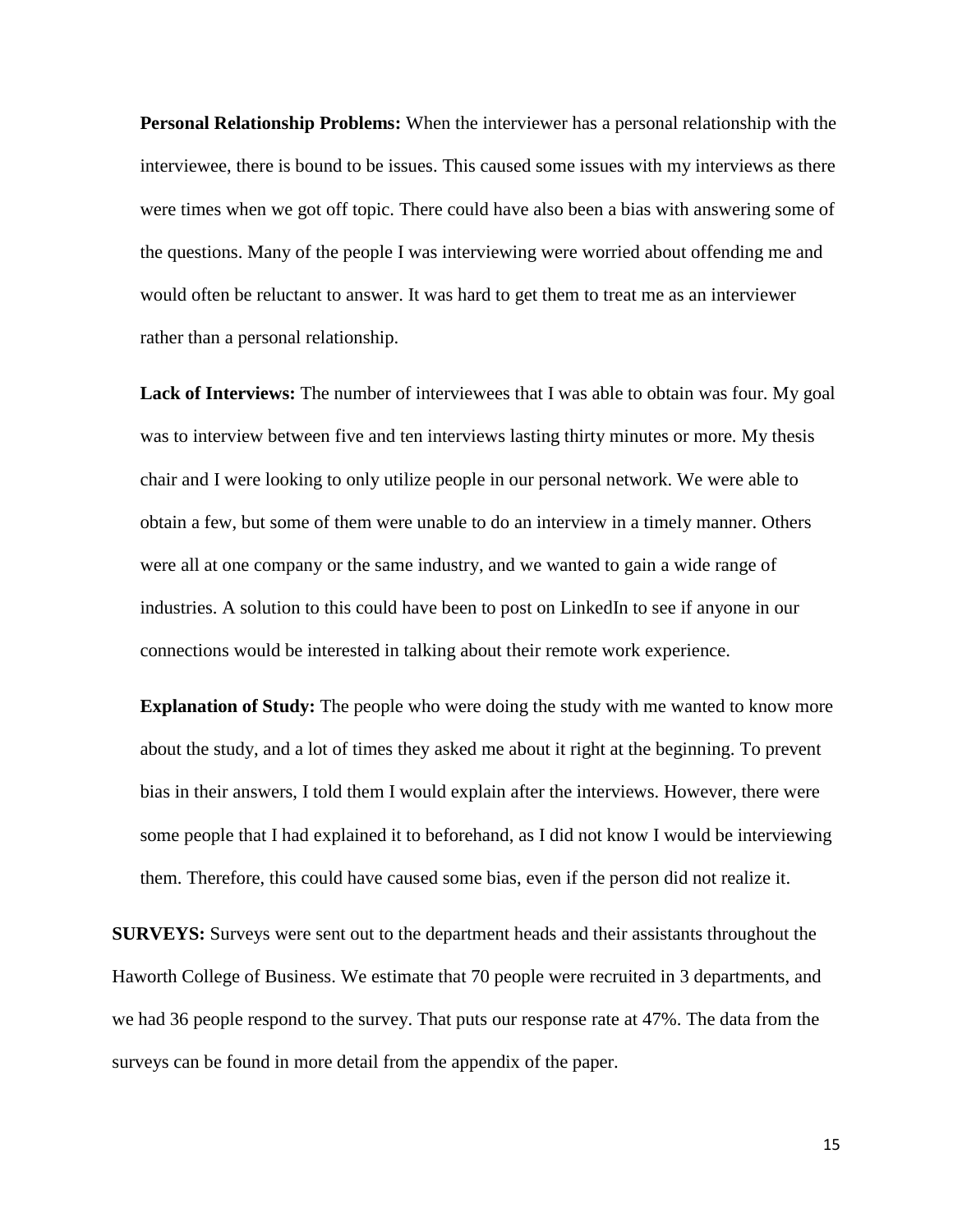**Wide Range of Generational Groups:** There were 20 males that took my survey, and eleven females. The largest amount of responses that I received were Generation X. This put most of my surveyed people between the age of 40 and 54. The oldest people were in the Baby Boomer generation which put them between the age of 55 and 73. The youngest people I had surveyed were Millennials which put them between the ages of 25 and 39.

**Beliefs of Generational Groups:** Over 77% of the people surveyed believed that remote work is popular in their industry. For the question, "If you had to guess, what percentage of the US population is working remotely today?" The mean for part-time was roughly 33%, and for full-time it was believed to be 26%. The key questions for the survey was trying to understand who the surveyed people thought would the least and most successful at remote work. For most successful, the highest amount was in the Millennials and the lowest was in Generation X. We asked what qualities were most important for a remote worker, and the top three were digital technology, professionalism / work ethic, and oral / written communication. Out of 31 responses, only one person did not believe remote work would continue over time. This person's comment was, "Remote work will not continue as people want to earn more money for less work. Thus, coming up with ways to achieve this goal by doing as little work as possible and outsourcing what needs to be done."

**Problems with Surveys:** When performing surveys, there will often be a large amount of issues that occur. Some of the notable problems with the survey is the amount of people who took the survey, questions within the survey, how the survey was passed around, and the people who were asked to survey. These issues, had they have been resolved, could have provided more responses and better data.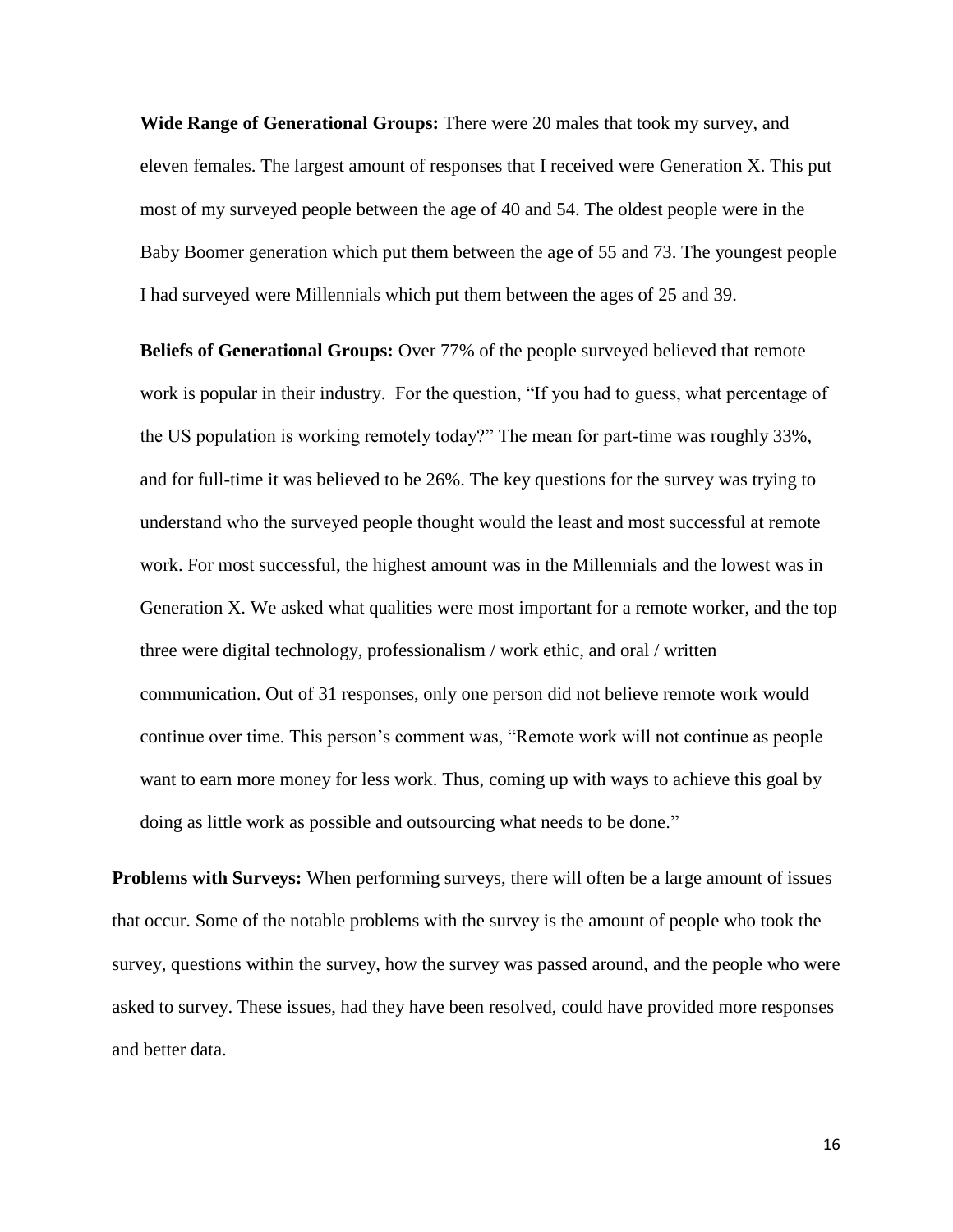**Small Responses and Poor Communication:** Based on a study by the Western Michigan Institutional Research Facility, we were able to gather the hard numbers of professors, faculty, and staff in the Haworth College of Business. The total number was 186 individuals to which only 70 people were contacted and 36 replied. To get responses from the people within the Haworth College of Business, I first asked the Dean of the business college to personally send an email to the faculty, professors, and staff. However, I was informed that he no longer sends emails like this. My next option was to reach out to all the faculty department heads and their assistants and see if they would ask the individuals in their department to participate. I received three replies from various assistants and department heads saying they would send it out to their respective people. Only two out of the three told me how many people were in their department that they were sending it to. Therefore, we could have had a larger amount of people take the survey without us knowing. To get more responses, I reached out directly to a few of the faculty, staff, and professors that I had a professional relationship with, and all of them replied saying they had already taken the survey. Ultimately, had the department heads and assistants sent out the survey to more people, we could have had a larger pool of applicants.

**Requiring Better Questions:** Most of the questions from the survey were like many other surveys a person would see. However, we could have added some more questions that would have been more relevant and provided some great information. One of the people that took the survey commented, "Since participation in remote work will vary from industry to industry. There should have been a question on industry type." This would have been a great question as we asked them, "Would you say remote work is popular in your industry?" The next best question should have been the industry they were in. We did not require any of the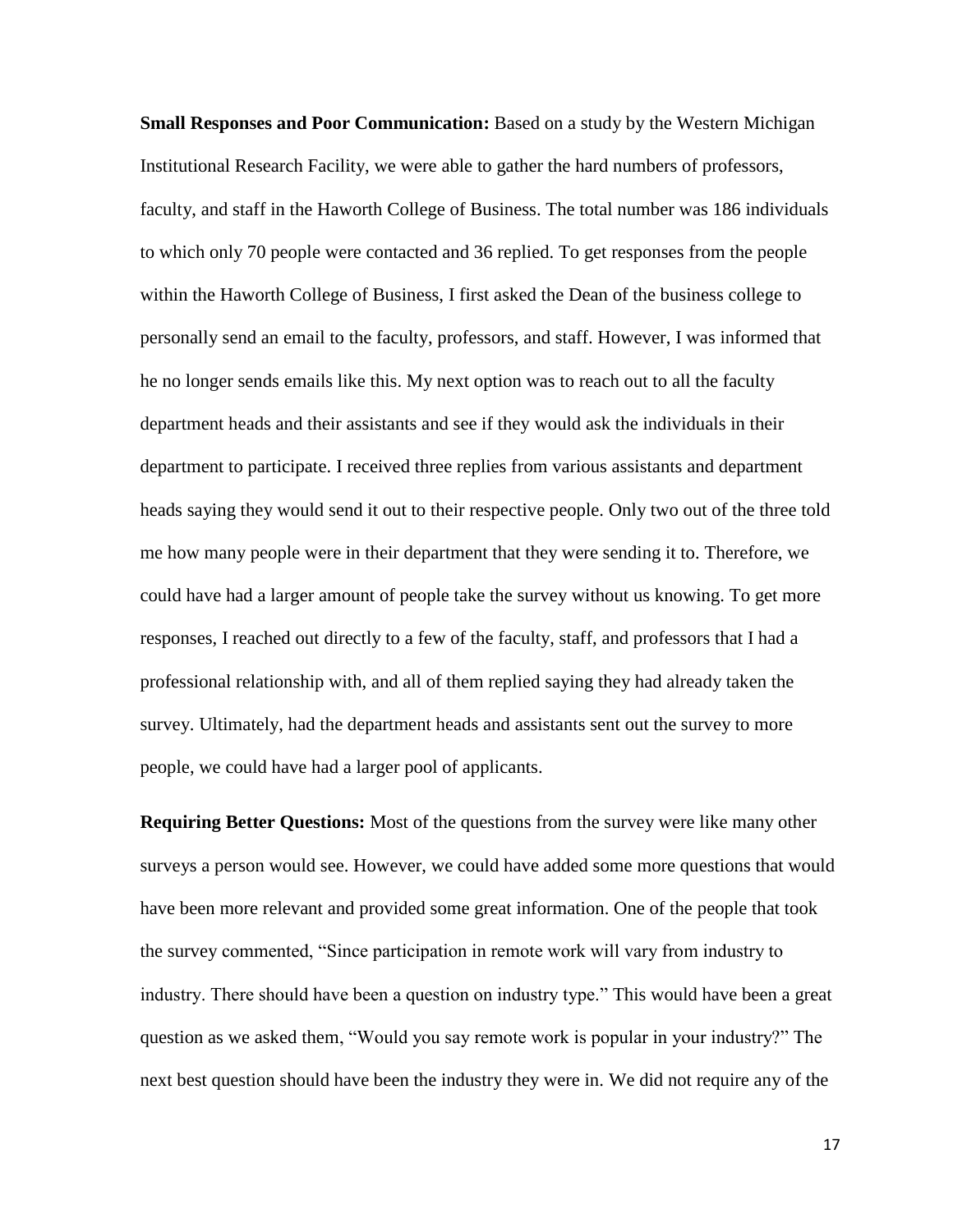questions, so the responses were skewed because of this. Perhaps we should have considered making it a requirement.

**Better Pool of Surveyors:** My thesis chair and I spent some time determining who the best people would be to take the survey. Ultimately, we decided on the faculty, professors, and staff at the Haworth College of Business. We used a convenience sample to conduct our study successfully. One of the suggestions that I had from a professor was to use our LinkedIn connections, and this may have been a better alternative. I have over 1,400 connections on LinkedIn, and it would have provided a wide range of opinions and age groups. This could have helped the amount of responses we had received and ultimately helped us determine who the ideal remote worker truly is.

*WHO IS THE IDEAL REMOTE WORKER?* The strengths of having a remote worker include factors like less turnover, less cost, and overall happiness of employees. If a company did decide to hire a remote worker, who would be the best? Does it matter what generation they are in? What qualities should they look for?

**Proof from Data:** The data from this study proved to be inconclusive. We were not able to prove that one generational group dominated another in remote work. Many of the articles referenced varied in opinion. The amount of survey and interview data was smaller than initially hoped. From the data that we did collect, we believe that there is not necessarily an ideal remote worker. The generational group of the remote worker does not matter as much as the individuals experience level and applicable skills.

**Suggestions for Future Research:** For future researchers, the suggestions are to better define the generational years, include more data on Xennials, and have a broader market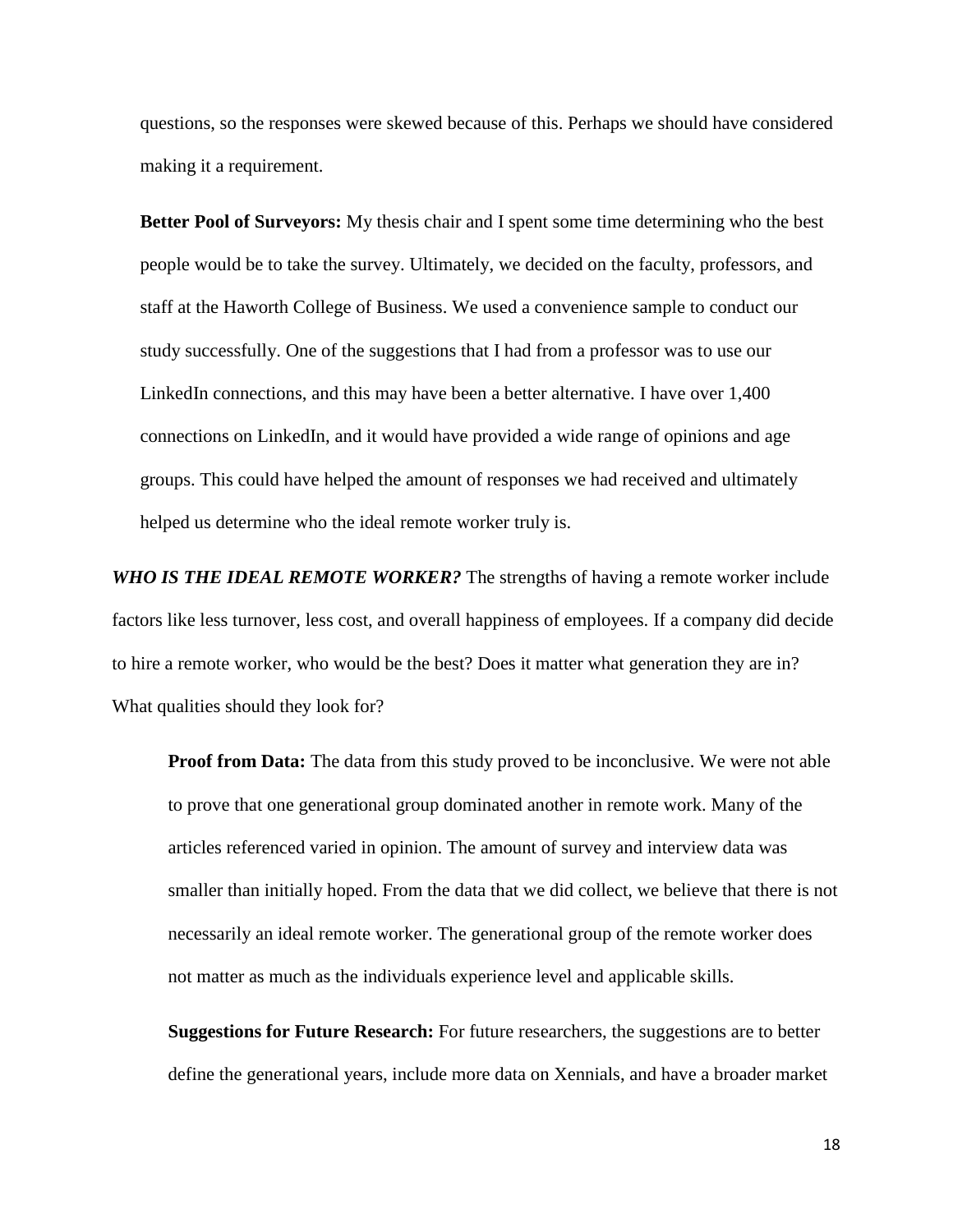of interviews and surveys. Many sources will claim various years for generational years, and it is not consistent. It is best to choose the most viable source and stick with that. Most of my data was from Baby Boomers, Generation X, and Millennials. It would have been interesting to find more data on Xennials as well, which are in between Generation X and Millennials. There was a lack of it when I looked online, as most people choose to focus on Baby Boomers and Millennials. We used a convenience sample for our surveys and interviews. In the future, we would try and find people from various backgrounds and markets to have a wider range of data.

**Future Studies:** After deliberation with my team, we determined that remote work can be a study that can be valuable for future research. There are many other avenues besides generational groups that can contribute to a solid research study. We determined that life stages, meaning having children, getting married, or other important life events, could prove to be an interesting study. Other ideas were changes in technology, what industry the remote worker was in, their job description, or even the size of the company. There is unlimited potential to continue talking about remote work.

**CONCLUSION:** Our findings from the study showed that the experience and quality skills were the most important factor in a successful remote worker. It does not matter what their generational group is. Anybody can be a successful remote worker if they put in the work necessary to be effective.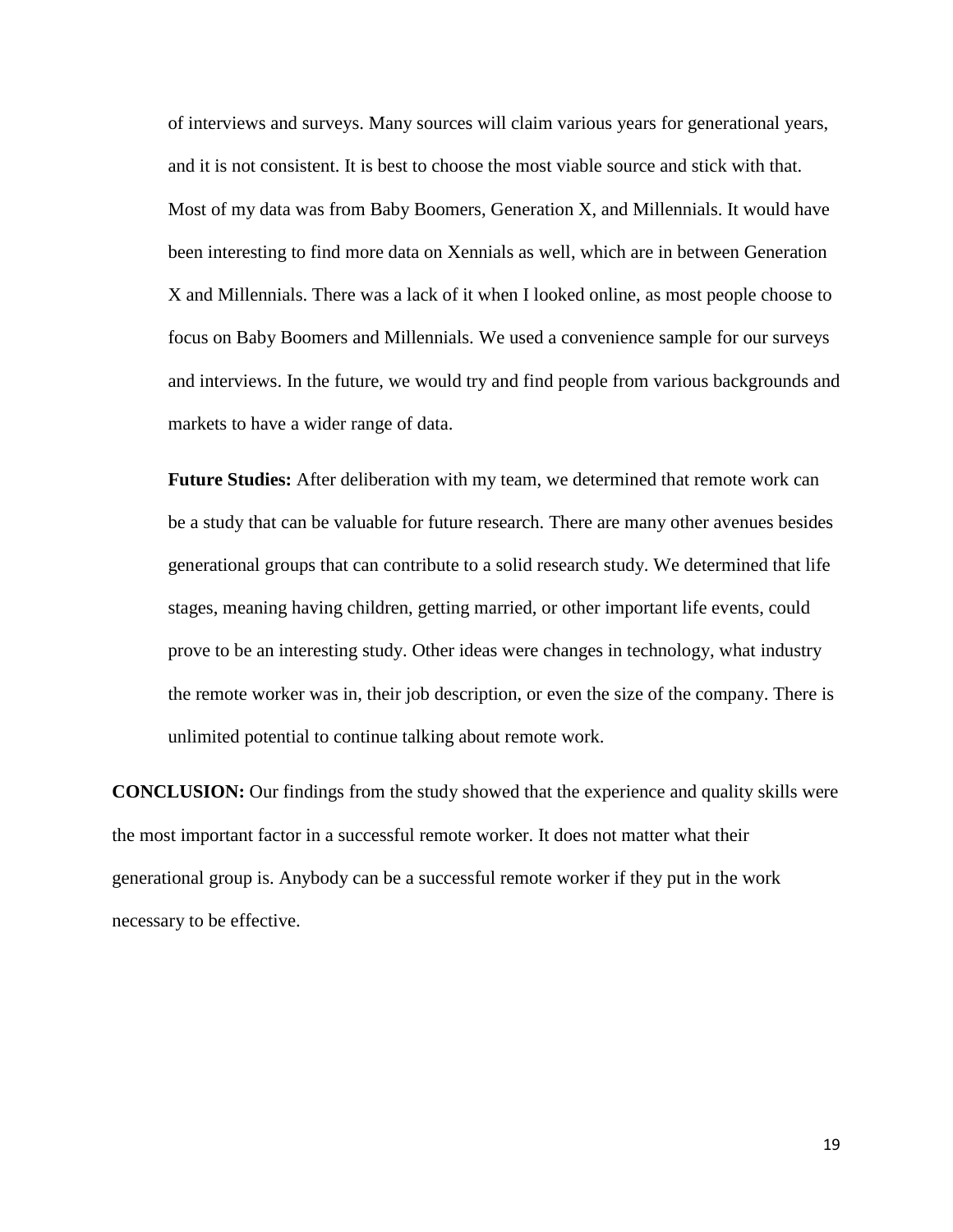#### **APPENDIX**

#### **INTERVIEW QUESTIONS**

- Where do you currently work?
- What is your title?
- What year where you born? (Helps me identify exactly which generational group you are)
- How do you define a remote worker?
- How long have you been working remotely?
- What was the process like to transition to a remote worker?
- In your opinion, what is the best thing about working remotely? What is the worst thing?
- In your opinion, what qualities does a person need to have in order to work remotely?
- Which generational groups do you think would be the most successful as a remote worker? Least successful? Why?
- What stereotypes are associated with the older generational groups? Younger generational groups? Do you believe that hinders them from working remotely?
- Comments/Questions?

### **SURVEY REPORT**



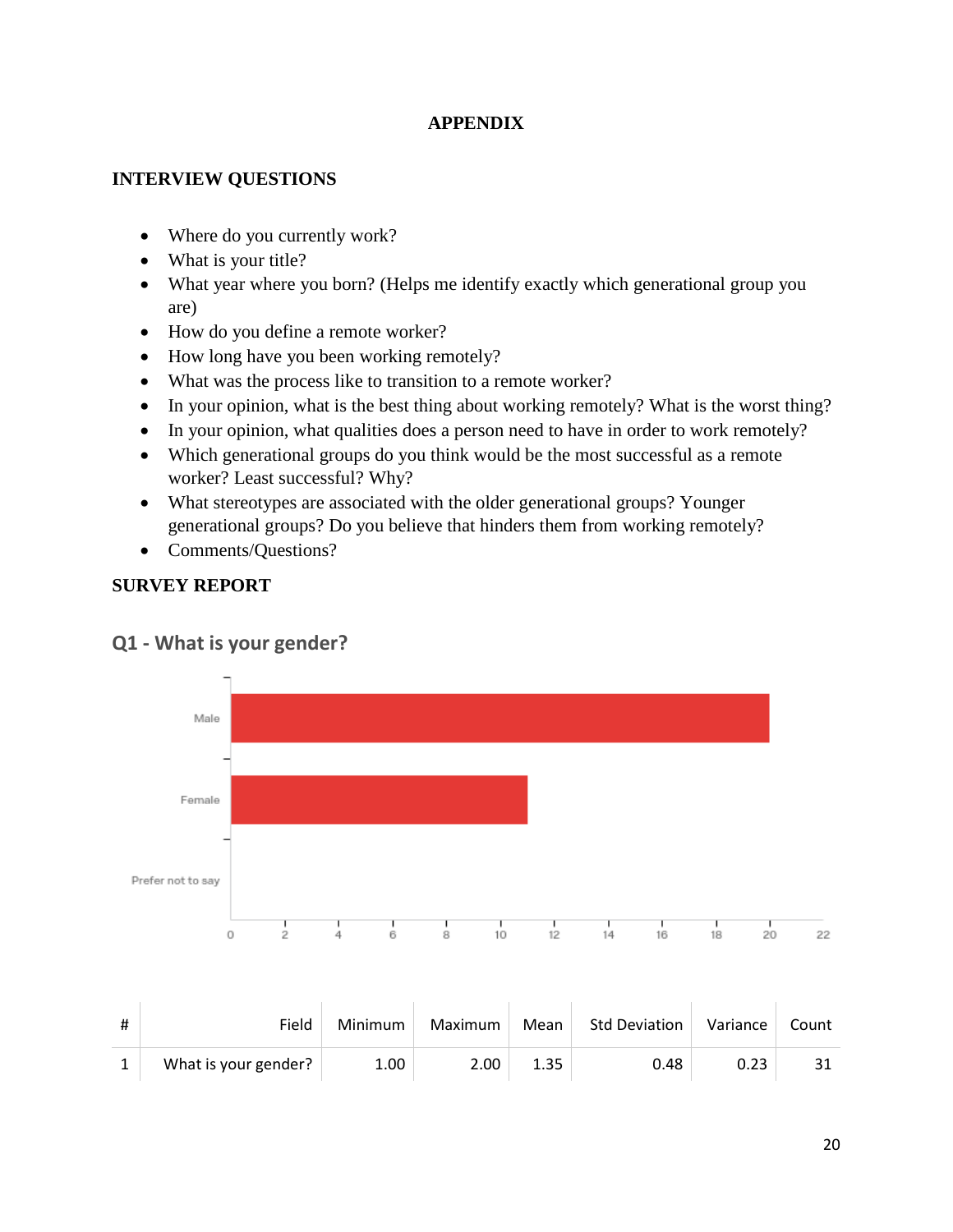| # | Answer            | %      | Count |
|---|-------------------|--------|-------|
|   | Male              | 64.52% | 20    |
|   | Female            | 35.48% | 11    |
| 3 | Prefer not to say | 0.00%  | 0     |
|   | Total             | 100%   | 31    |



## **Q3 - Which generational group(s) do you belong to?**

Data source misconfigured for this visualization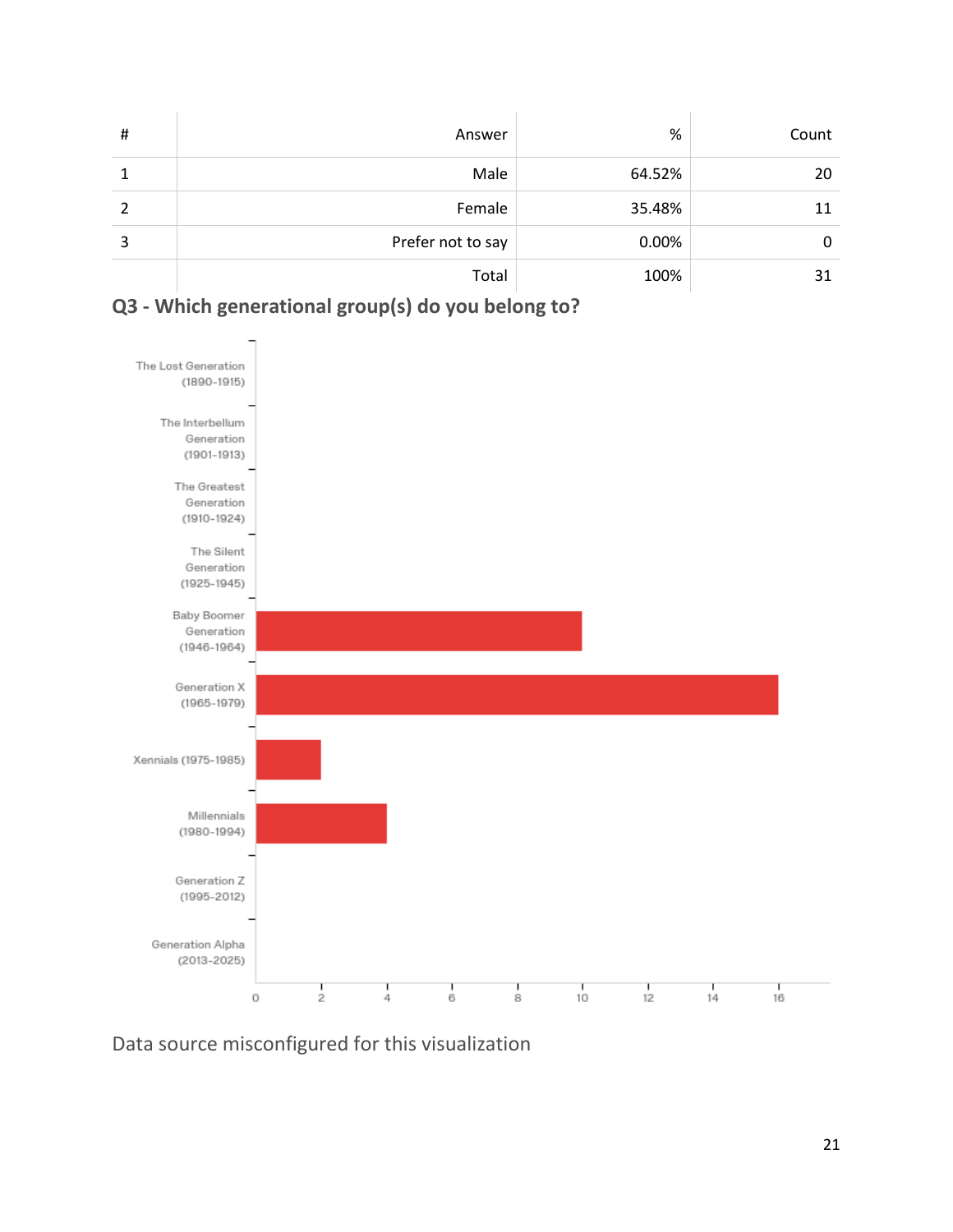| #            | Answer                                 | %        | Count          |
|--------------|----------------------------------------|----------|----------------|
| $\mathbf{1}$ | The Lost Generation (1890-1915)        | 0.00%    | 0              |
| 2            | The Interbellum Generation (1901-1913) | 0.00%    | 0              |
| 3            | The Greatest Generation (1910-1924)    | 0.00%    | 0              |
| 4            | The Silent Generation (1925-1945)      | 0.00%    | 0              |
| 5            | Baby Boomer Generation (1946-1964)     | 31.25%   | 10             |
| 6            | Generation X (1965-1979)               | 50.00%   | 16             |
| 7            | Xennials (1975-1985)                   | 6.25%    | $\overline{2}$ |
| 8            | Millennials (1980-1994)                | 12.50%   | 4              |
| 9            | Generation Z (1995-2012)               | 0.00%    | 0              |
| 10           | Generation Alpha (2013-2025)           | $0.00\%$ | 0              |
|              | Total                                  | 100%     | 32             |

**Q4 - Would you say remote work is popular in your industry?**



| Field                                                     | Minimum | Maximum | Mean | Std<br>Deviation | Variance | Count        |
|-----------------------------------------------------------|---------|---------|------|------------------|----------|--------------|
| Would you say remote work is<br>popular in your industry? | 1.00    | 2.00    | 1.23 | 0.42             | 0.17     | $3^{\prime}$ |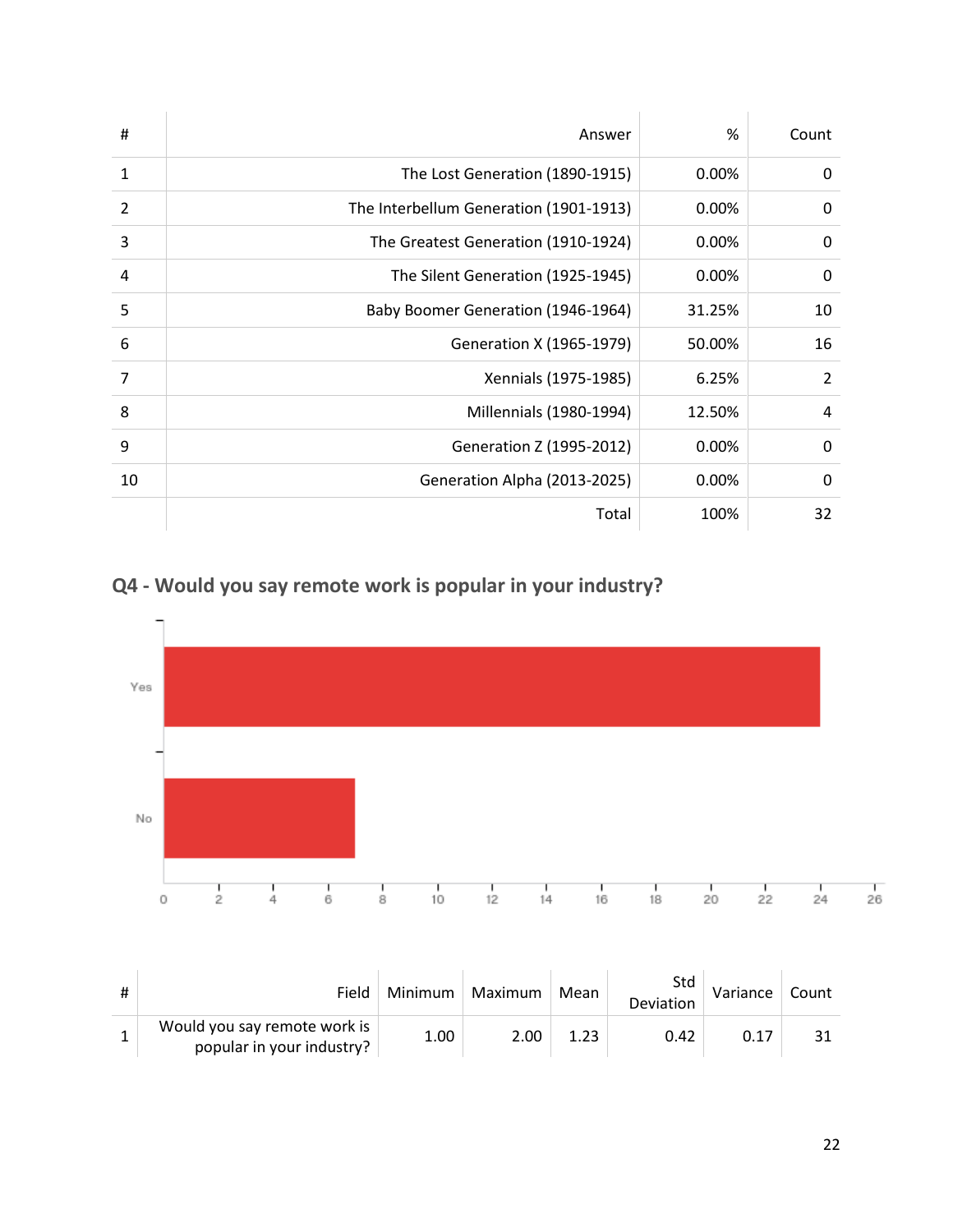| # | Answer | $\%$   | Count |
|---|--------|--------|-------|
|   | Yes    | 77.42% | 24    |
|   | No     | 22.58% |       |
|   | Total  | 100%   | 31    |

## **Q5 - If you had to guess, what percentage of the US population is working remotely today?**

| # | Field     | Minimum | Maximum | Mean  | <b>Std Deviation</b> | Variance | Count |
|---|-----------|---------|---------|-------|----------------------|----------|-------|
|   | Part-time | 4.00    | 81.00   | 33.42 | 20.27                | 410.89   | 31    |
|   | Full-time | 3.00    | 60.00   | 26.16 | 13.96                | 194.97   | 31    |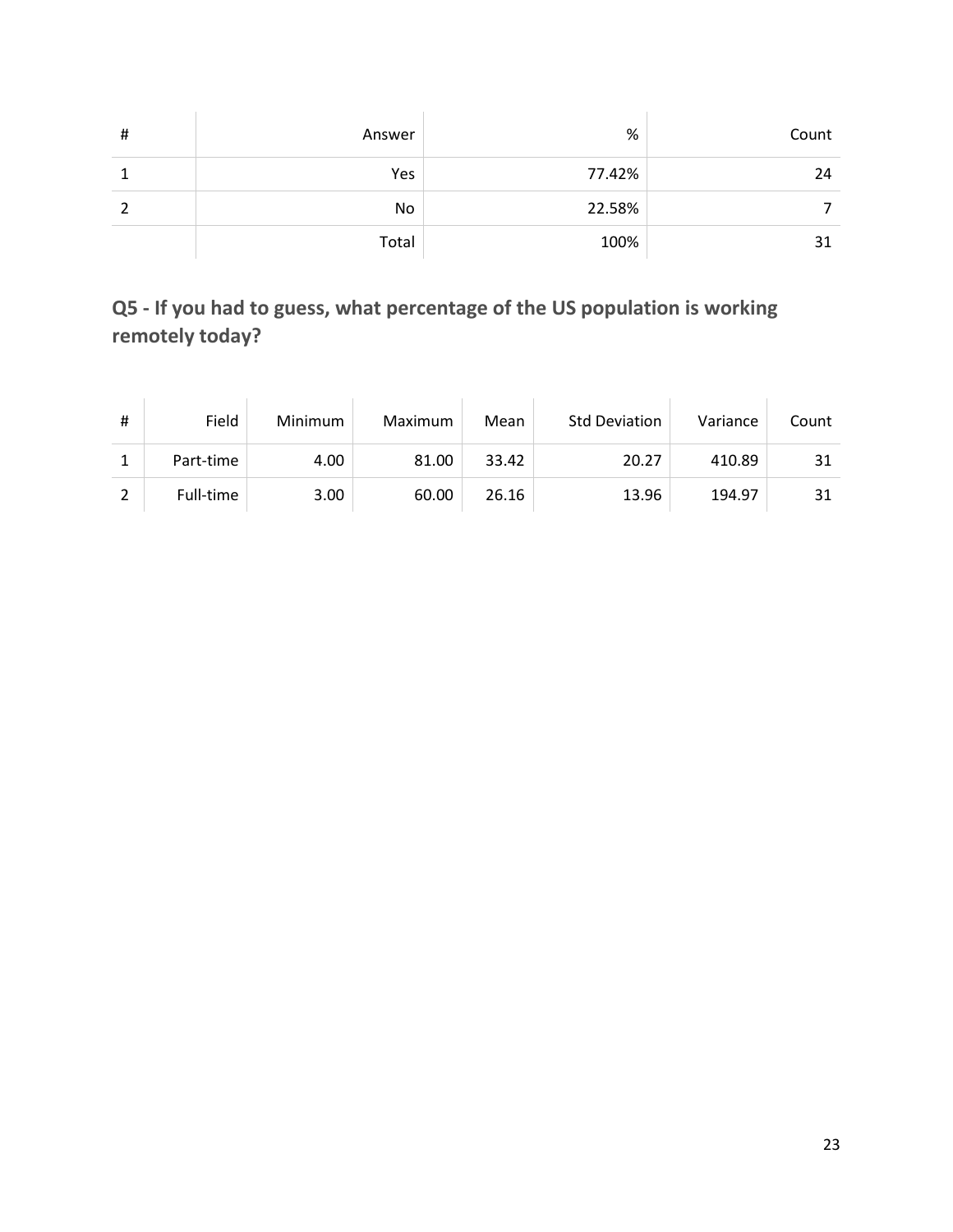# **Q8 - Which generational group(s) do you believe would be the MOST successful as a remote worker? (Multiple Answers)**



| Answer                                 | %     | Count |
|----------------------------------------|-------|-------|
| The Lost Generation (1890-1915)        | 1.19% |       |
| The Interbellum Generation (1901-1913) | 1.19% |       |
| The Greatest Generation (1910-1924)    | 1.19% |       |
| The Silent Generation (1925-1945)      | 1.19% |       |

÷

÷

J.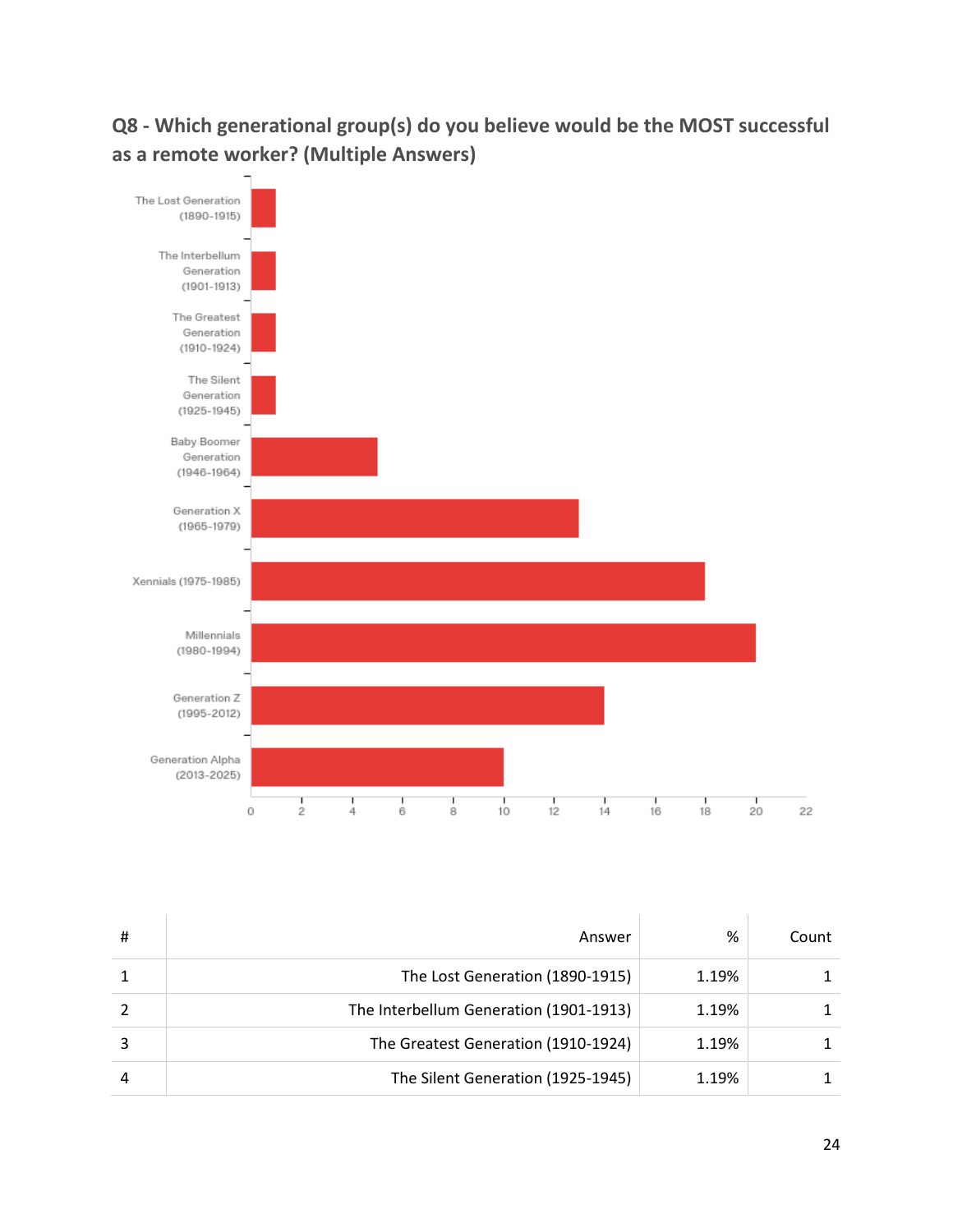| 5  | Baby Boomer Generation (1946-1964) | 5.95%  | 5  |
|----|------------------------------------|--------|----|
| 6  | Generation X (1965-1979)           | 15.48% | 13 |
|    | Xennials (1975-1985)               | 21.43% | 18 |
| 8  | Millennials (1980-1994)            | 23.81% | 20 |
| 9  | Generation Z (1995-2012)           | 16.67% | 14 |
| 10 | Generation Alpha (2013-2025)       | 11.90% | 10 |
|    | Total                              | 100%   | 84 |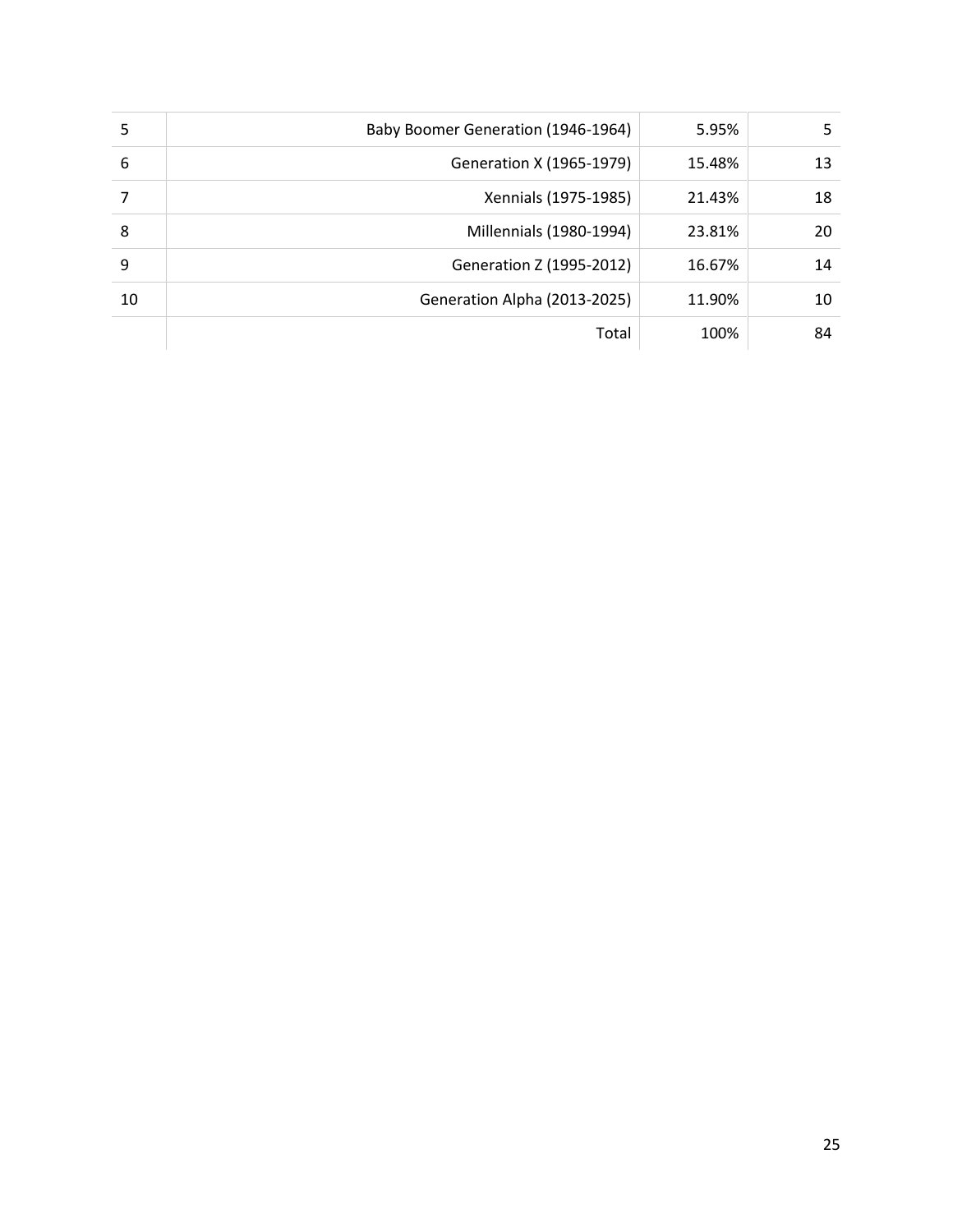## **Q9 - Which generational group(s) do you believe would be the LEAST successful as a remote worker? (Multiple Answers)**



| Answer                                 | %      | Count |
|----------------------------------------|--------|-------|
| The Lost Generation (1890-1915)        | 17.78% | 16    |
| The Interbellum Generation (1901-1913) | 14.44% |       |
| The Greatest Generation (1910-1924)    | 15.56% |       |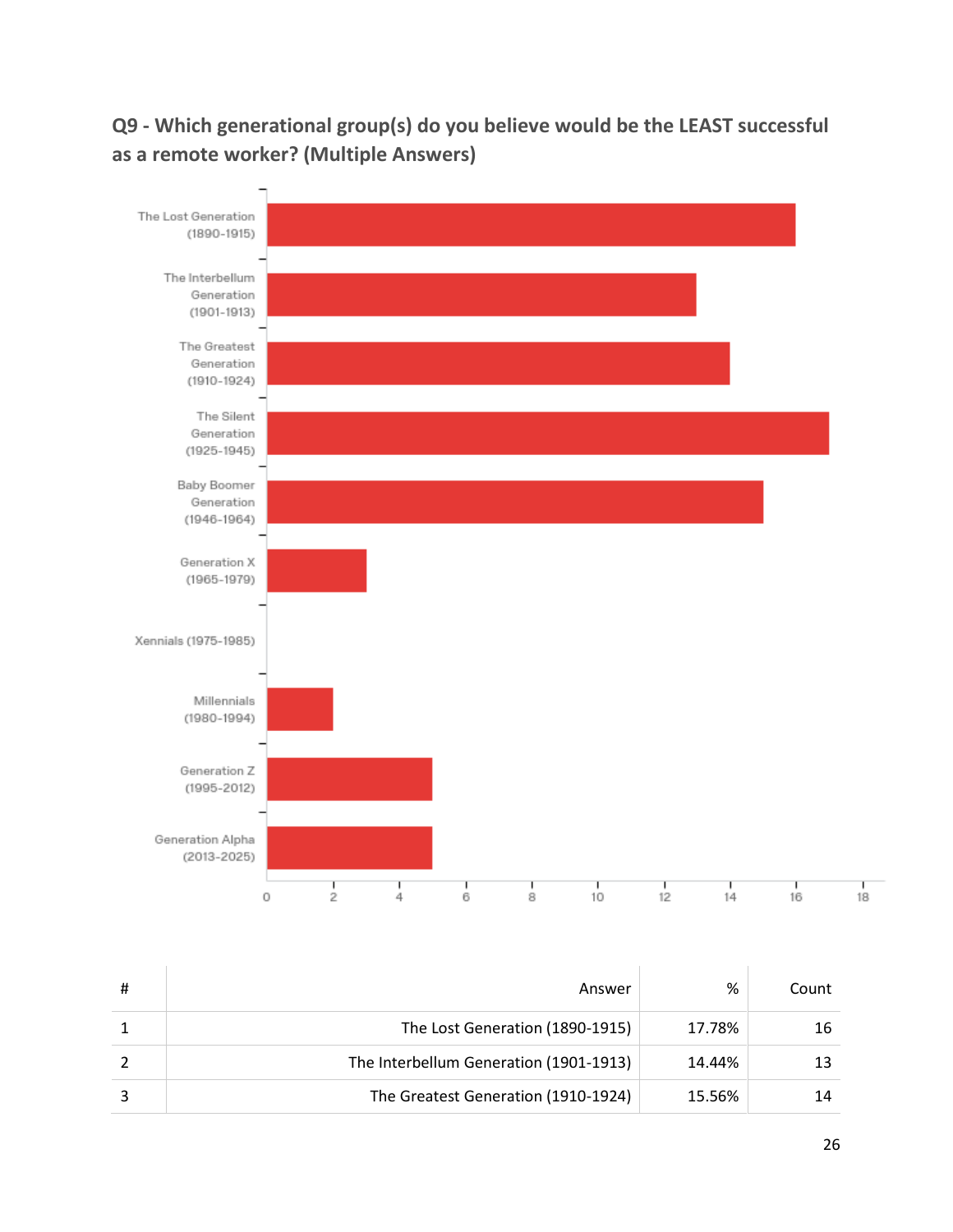| 4  | The Silent Generation (1925-1945)  | 18.89% | 17 |
|----|------------------------------------|--------|----|
| 5  | Baby Boomer Generation (1946-1964) | 16.67% | 15 |
| 6  | Generation X (1965-1979)           | 3.33%  | 3  |
|    | Xennials (1975-1985)               | 0.00%  | 0  |
| 8  | Millennials (1980-1994)            | 2.22%  | 2  |
| 9  | Generation Z (1995-2012)           | 5.56%  | 5  |
| 10 | Generation Alpha (2013-2025)       | 5.56%  | 5  |
|    | Total                              | 100%   | 90 |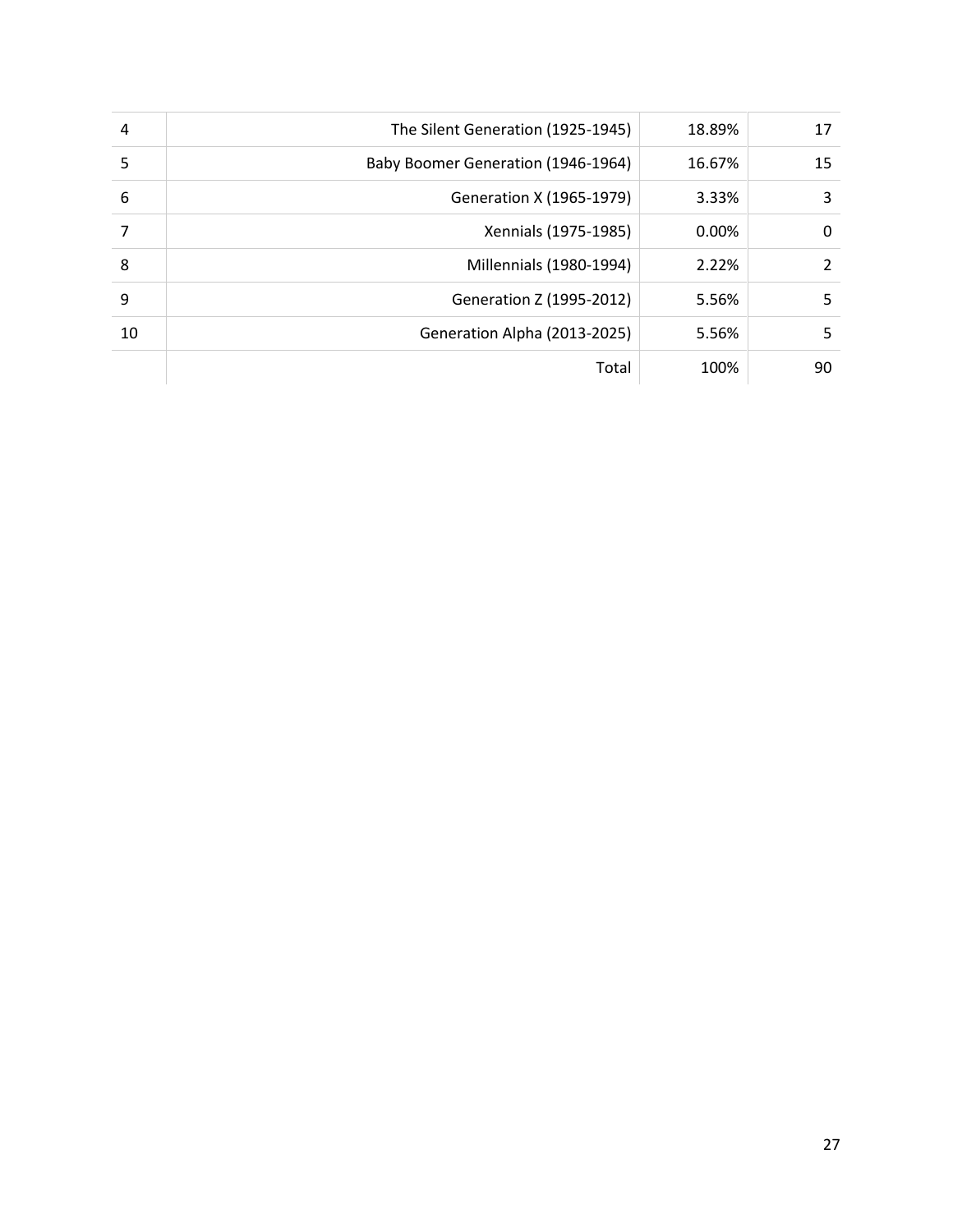**Q10 - From the list of "Career Readiness" competencies\* from the Zhang Career Center, please choose which quality(s) are most important for a remote worker? \*Defined by NACE (National Association of Colleges and Employers)**



| # | Answer                              | %      | Count |
|---|-------------------------------------|--------|-------|
|   | Critical Thinking / Problem Solving | 16.51% | 18    |
|   | Oral / Written Communication        | 17.43% | 19    |
| 3 | Teamwork / Collaboration            | 13.76% | 15    |
| 4 | <b>Digital Technology</b>           | 22.94% | 25    |
|   | Leadership                          | 1.83%  |       |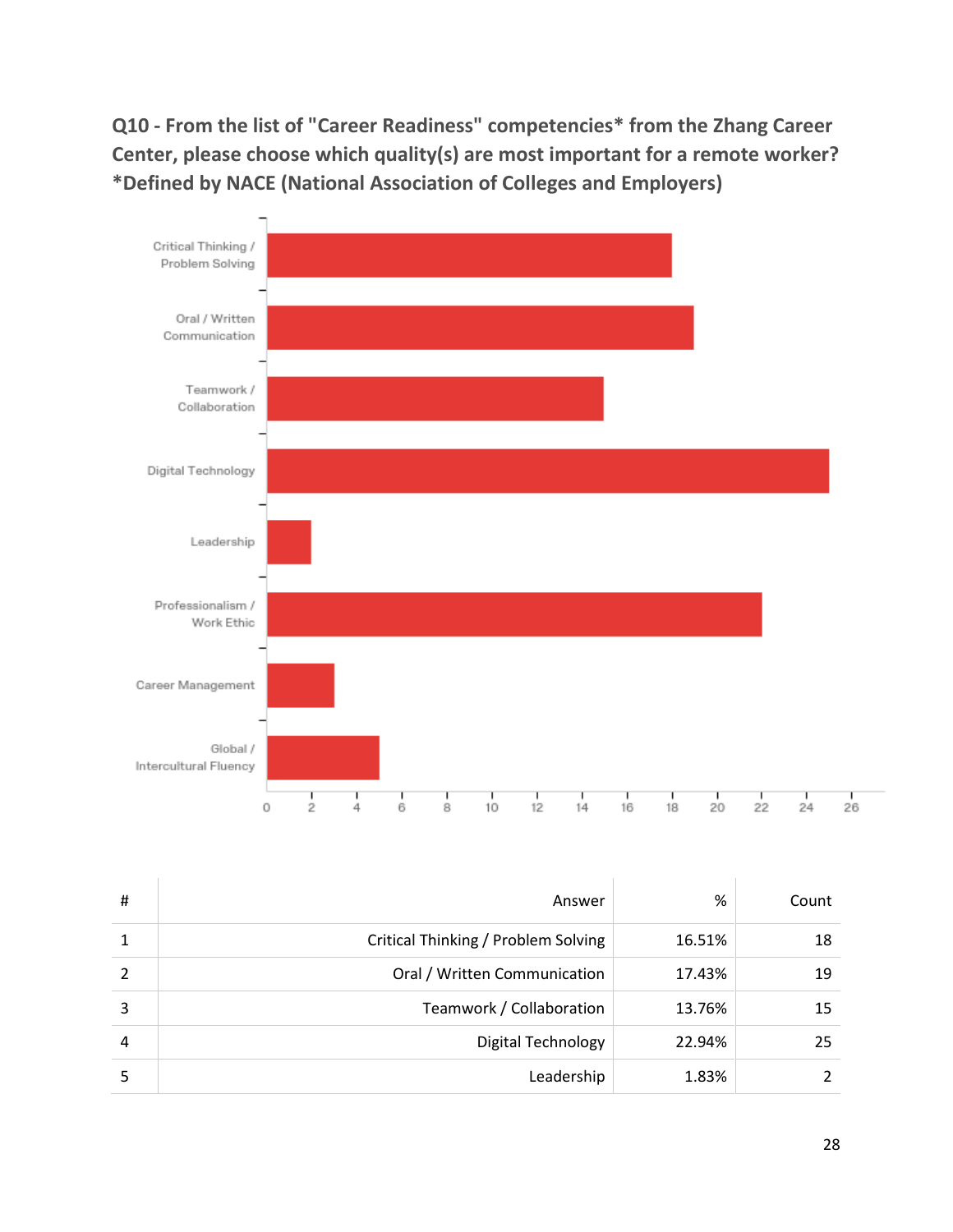| 6 | Professionalism / Work Ethic   | 20.18% |     |
|---|--------------------------------|--------|-----|
|   | <b>Career Management</b>       | 2.75%  |     |
|   | Global / Intercultural Fluency | 4.59%  |     |
|   | Total                          | 100%   | 109 |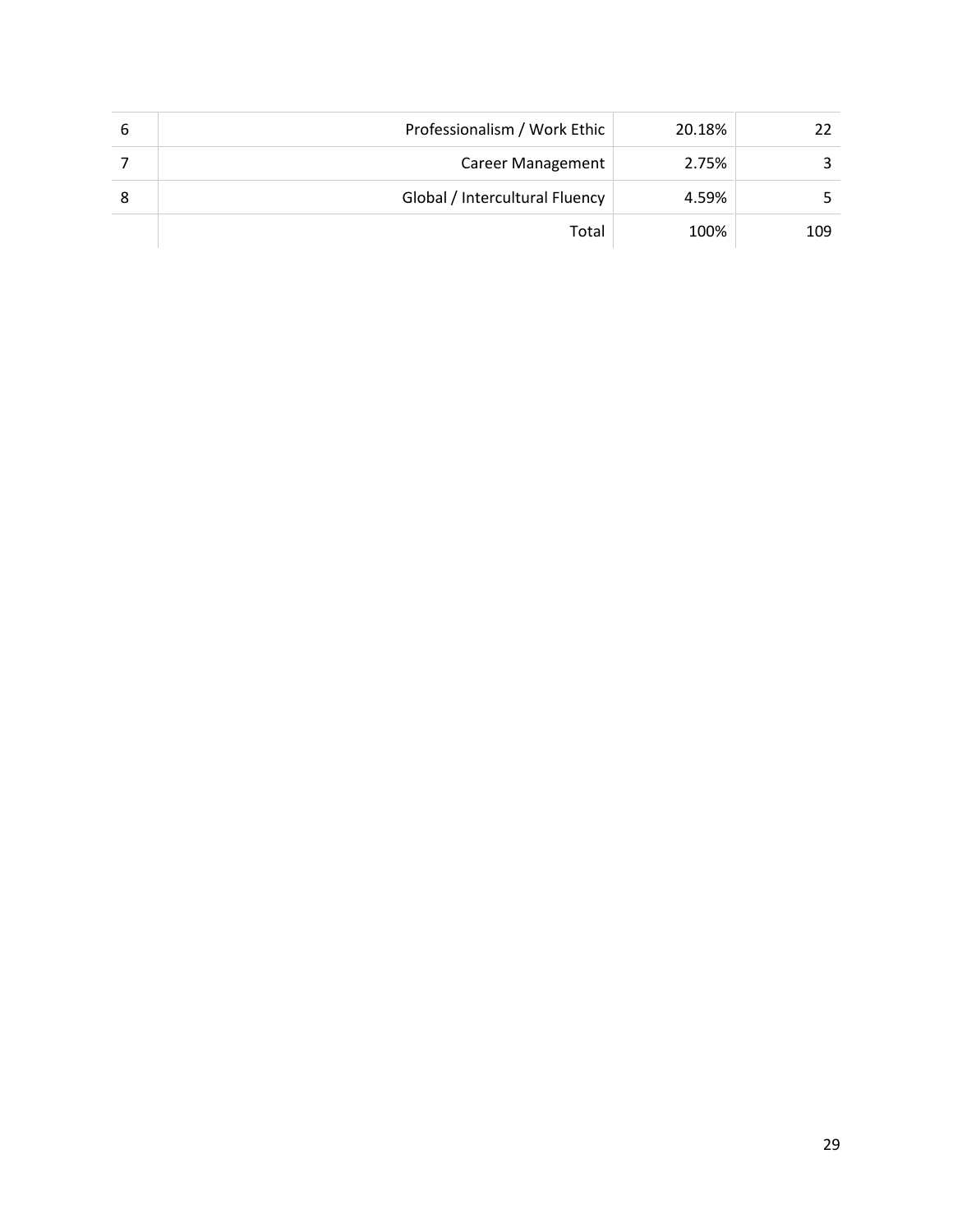

# **Q12 - In your opinion, will remote work continue to increase over time?**

| # | Field                                                                   | Minimum | Maximum | Mean | Std<br>Deviation | Variance | Count |
|---|-------------------------------------------------------------------------|---------|---------|------|------------------|----------|-------|
|   | In your opinion, will remote<br>work continue to increase over<br>time? | 1.00    | 2.00    | 1.03 | 0.18             | 0.03     | 31    |

| # | Answer | $\%$   | Count |
|---|--------|--------|-------|
|   | Yes    | 96.77% | 30    |
|   | No     | 3.23%  |       |
|   | Total  | 100%   | 31    |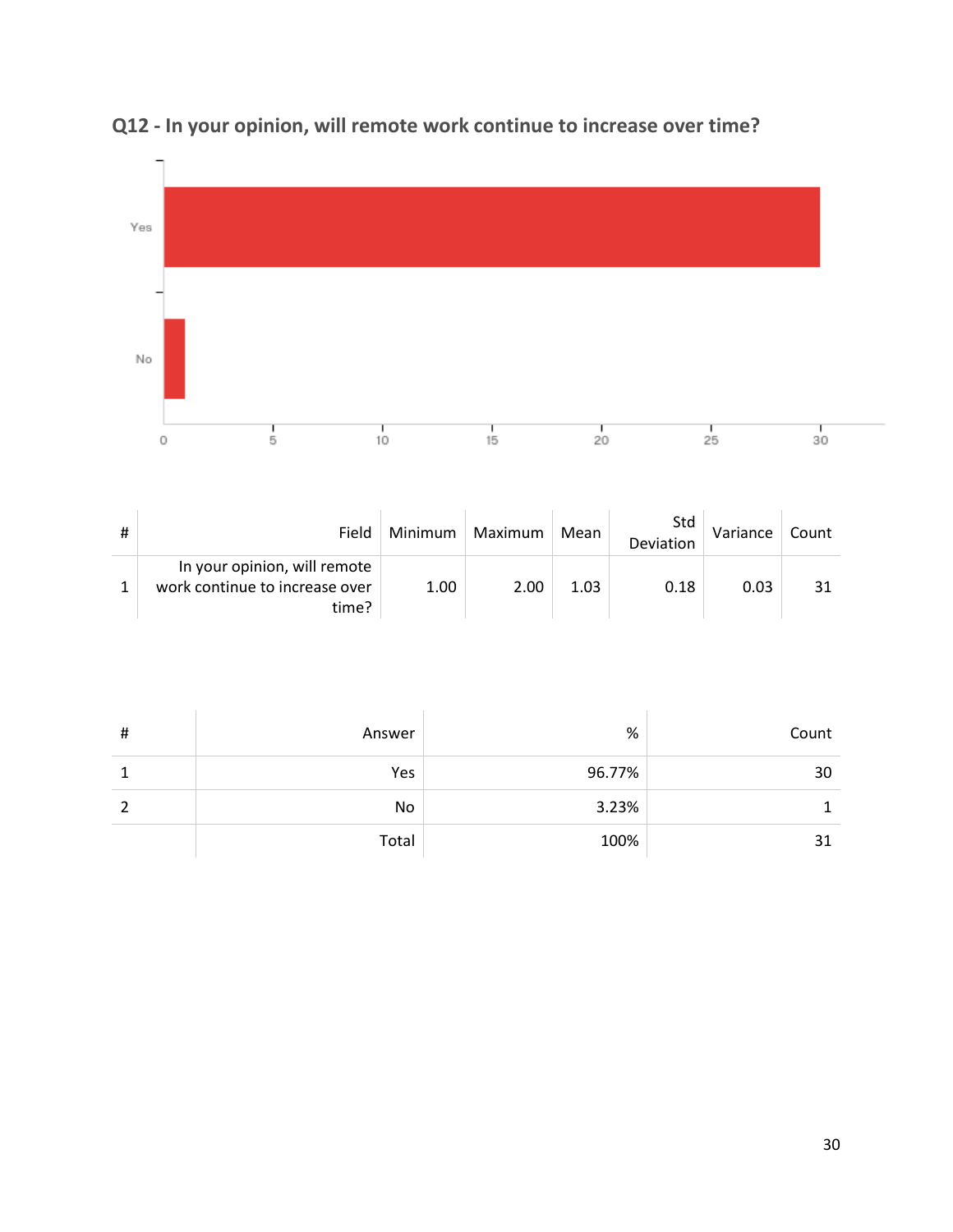### **Q13 - Comments / Questions**

#### Comments / Questions

I think you have to distinguish between people who are spending most or all of their work time at a remote location as opposed to someone who primarily works at an employer's worksite, but also works secondarily from home or elsewhere.

Remote work will not continue as people want to earn more money for less work. Thus coming up with ways to achieve this goal by doing as little work as possible and outsourcing what needs to be done.

The generations from 1890-1945 are irrelevant. Also, I am not sure if the answers reflect the reality. The answers are just my honest opinion, however, may not reflect what is happening in the real world. Since participation in remote work will vary from industry to industry. There should have been a question on industry type.

Evolution of economical growth is based on digital convenience, Amazon is crushing Walmart. To wear two hats in the job market will be the norm!! Online degrees along with .com's will individualize the workforce

Just FYI... My industry experience is food manufacturing. That was my basis for answering these questions.

As we continue to isolate ourselves from other human being (texting and emailing) we are losing the need for communicating/connect with other people. I think we all need some sort of interactions with others in order to keeps us from becoming uncaring/unfeeling cogs in a machine. I like being able to talk to my coworkers about everything and nothing. From our cosmic beginnings to the TV show on last night.

None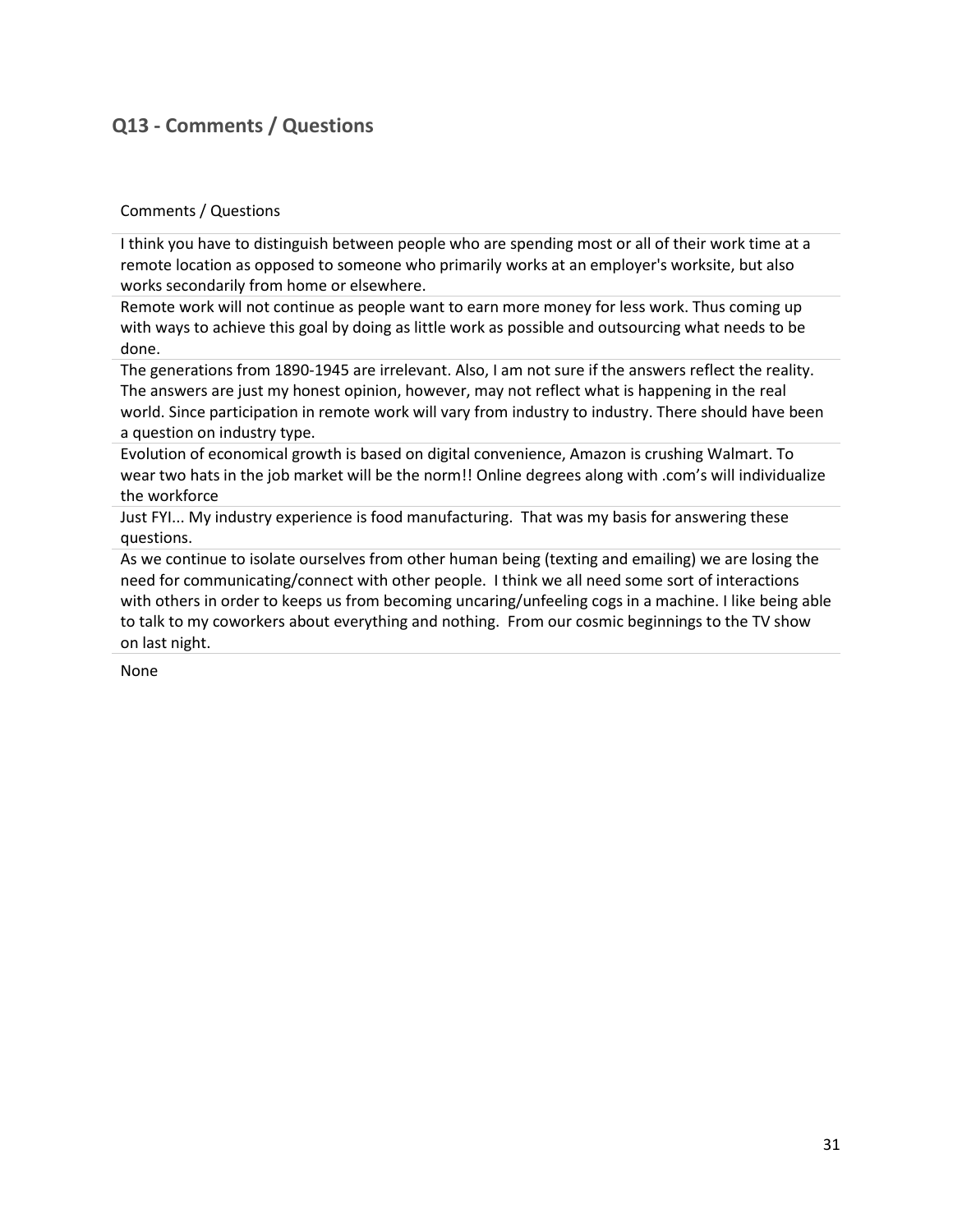### **ERNST & YOUNG CHART**

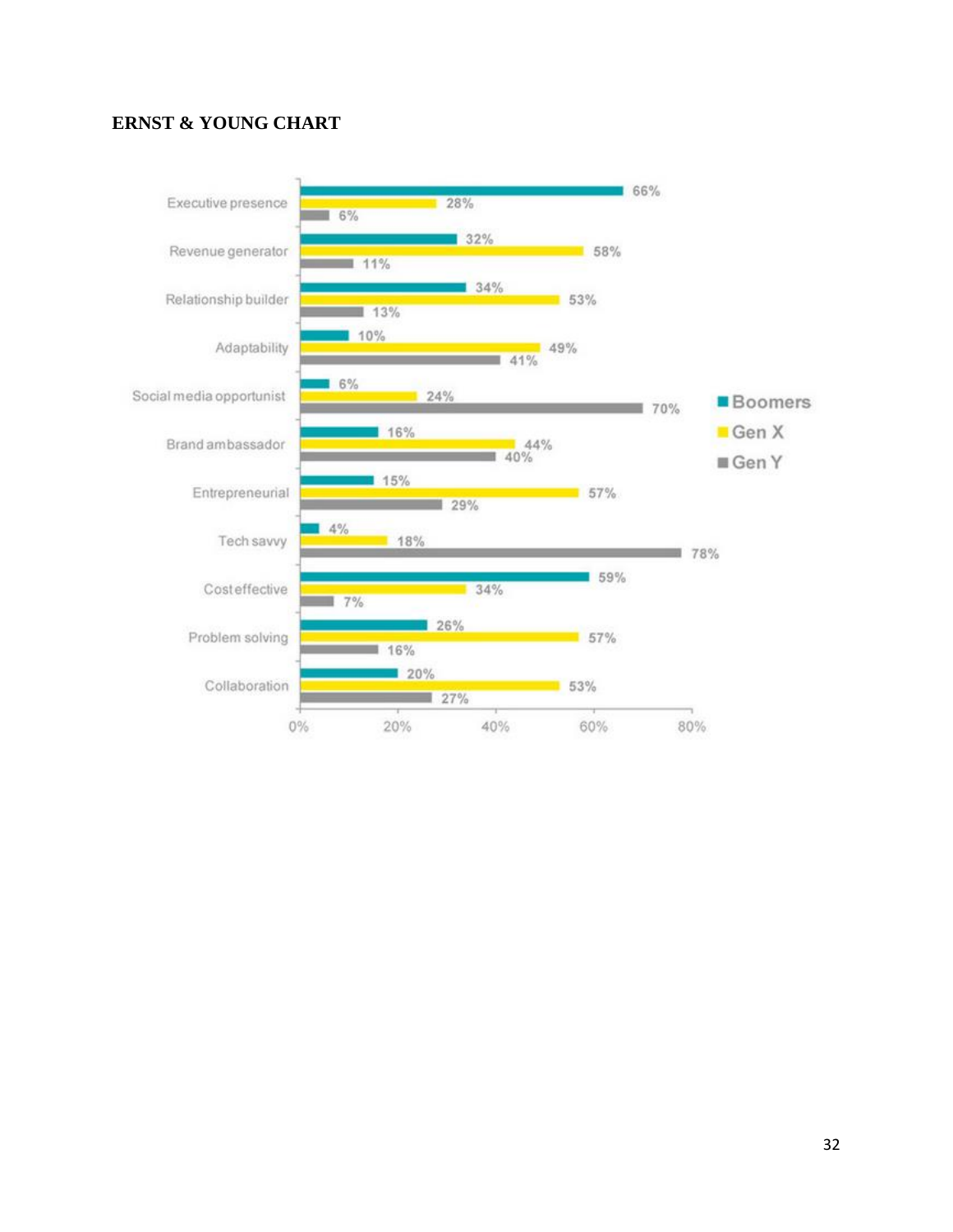#### **CITATIONS**

- Browne, R. (2018, May 31). *70% of people globally work remotely at least once a week, study says.* CNBC.
- Dzotsi, E. K. (2012). *The remote workers guide to excellence*. Charleston, SC: CreateSpace.
- *Generational Breakdown: Info About All of the Generations.* The Center for Generational Kinetics.
- Giang, V. (2013, September 09). *Here Are The Strengths And Weaknesses Of Millennials, Gen X, And Boomers.* Business Insider.
- Glassdoor Team. (2016, October 25). *Employee Benefits: What Each Generation Wants – Glassdoor for Employers.* Glassdoor.
- Jenkins, R. (2018, May 01). *8 Tactics to Get the Most out of Your Remote Millennial Workers*. Inc.
- Jenkins, R. (2018, January 08). *This Is Why Millennials Care so Much About Work-Life Balance.* Inc.
- Moss, D. (2018, October 19). *5 Generations 7 Values = Endless Opportunities*. Society for Human Resource Management.
- Nordstrom, D. S. (2016, August 22). *Generational Differences: When They Matter, And When They Don't.* Forbes.
- Pasini, R. (2018, January 30). *Baby Boomers and Millennials: Closing Generational Remote Work Gaps.*Virtual Vocations.
- Sener, Damla, and Peter Shannon. (2018, August 11). *Enabling a Multigenerational Workforce.* Business Insights: Global.

Stahl, A. (2017, September 04). *Create This Sort of Work Environment If You Want To Retain*